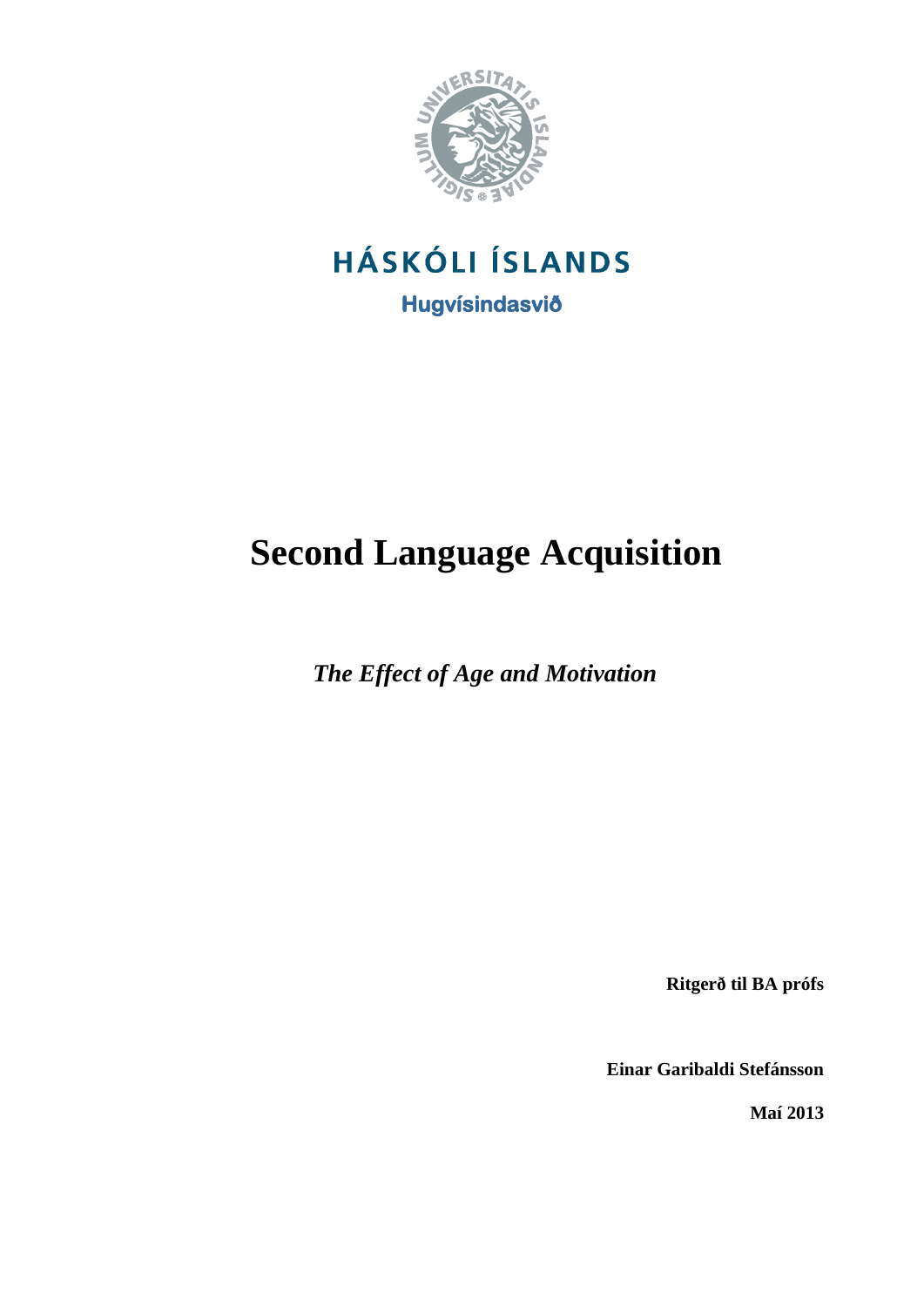**Háskóli Íslands Hugvísindasvið Enska** 

# **Second Language Acquisition**

*The Effect of Age and Motivation*

**Ritgerð til BA prófs í ensku**

**Einar Garibaldi Stefánsson Kt.: 030382-4209**

**Leiðbeinandi: Ásrún Jóhannsdóttir Maí 2013**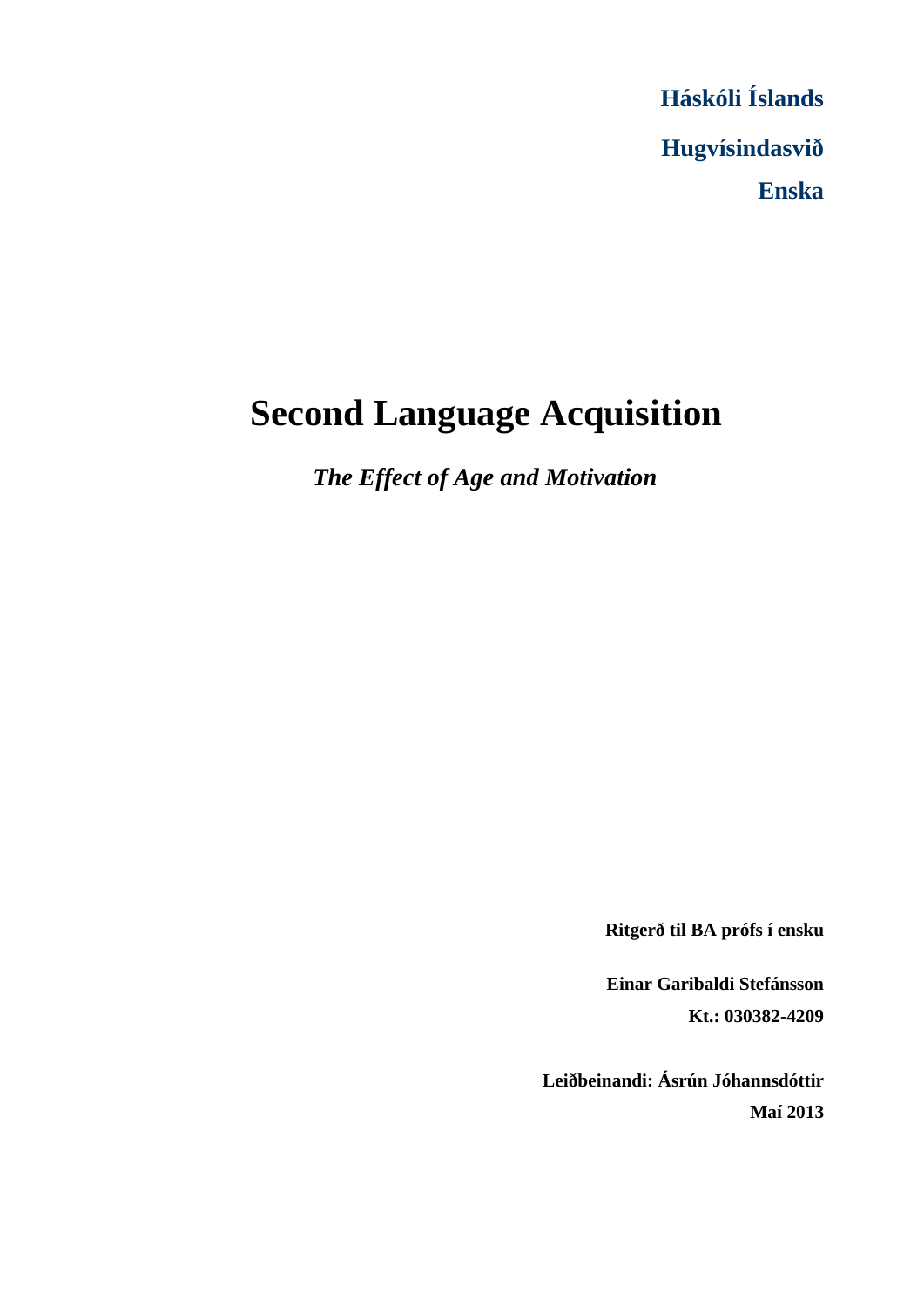## **Abstract**

This paper looks into the competence of second language acquisition by investigating how second language is acquired. Furthermore it explores the age factor in learning another language other than mother tongue and also attempts to answer if there is enough current evidence that can demonstrate clearly that starting young makes any real difference in achieving better language competence. Moreover, research such as on motivation in relation to the learning environment along with language exposure and attitudes will be discussed and data analysed to find out if it plays any significant role in aiding learners to achieve successful second language competence. It has been a common belief that starting young to learn a second language makes a significant difference in language learning. However, results indicate that this is not entirely true in all cases since there are further factors that affect successful second language acquisition achievement such as language exposure and motivation. Consequently, if there is not enough language exposure, this might prevent the learners from succeeding in learning the language. Clearly, those factors, motivation and exposure, seem to play a more important role in the learning process than the age factor and therefore it is extremely important to implement motivation and provide sufficient language exposure to the learner right from the start of the learning journey regardless of how old the learner is.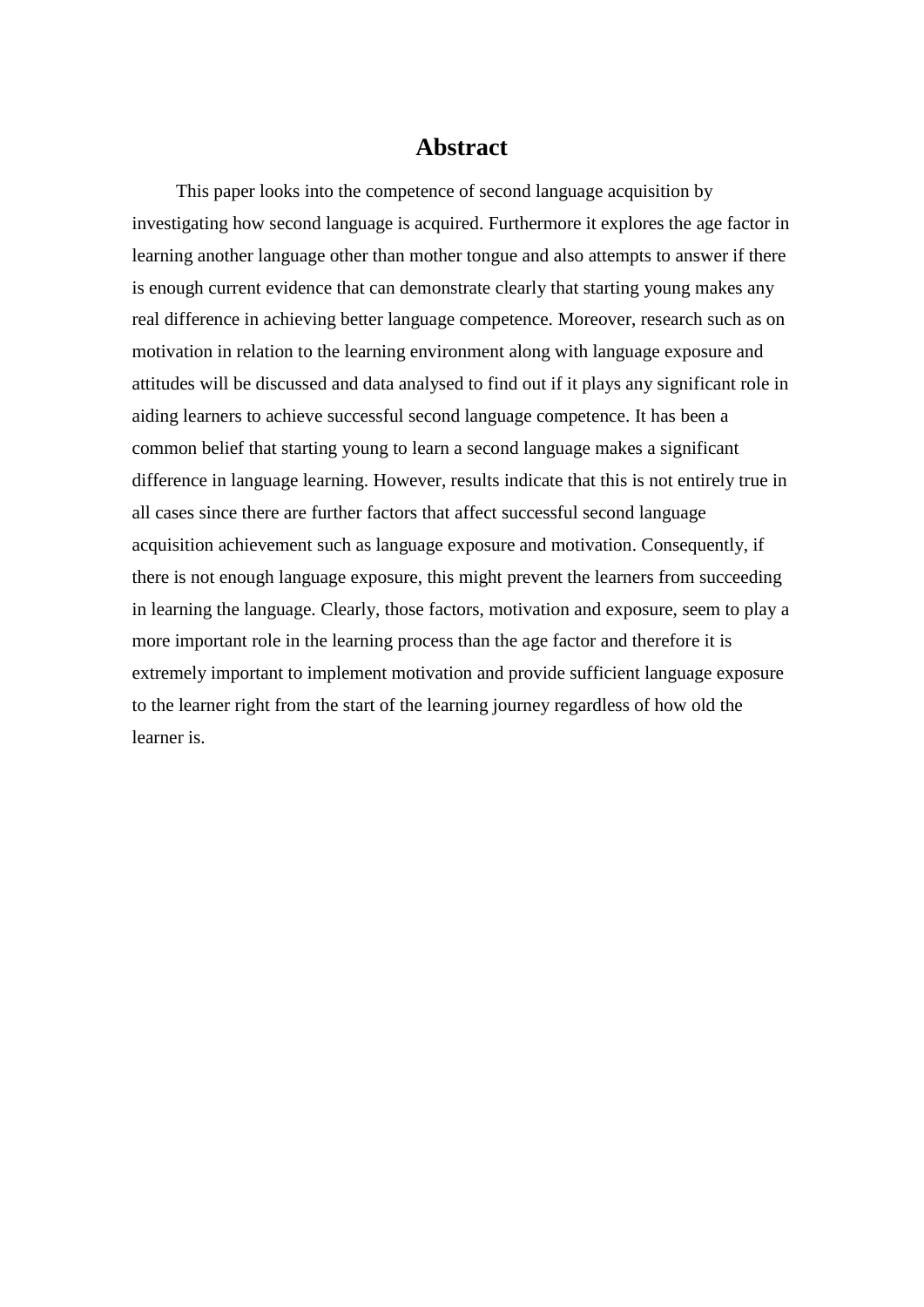# **Table of Contents**

| 3.1 The Five Stages of Second Language Acquisition5  |  |
|------------------------------------------------------|--|
|                                                      |  |
| 3.3 Bilingual Children Better Language Learners? 7   |  |
|                                                      |  |
|                                                      |  |
|                                                      |  |
|                                                      |  |
|                                                      |  |
|                                                      |  |
|                                                      |  |
| 5.5 Motivation and Young Learners in the Classroom22 |  |
|                                                      |  |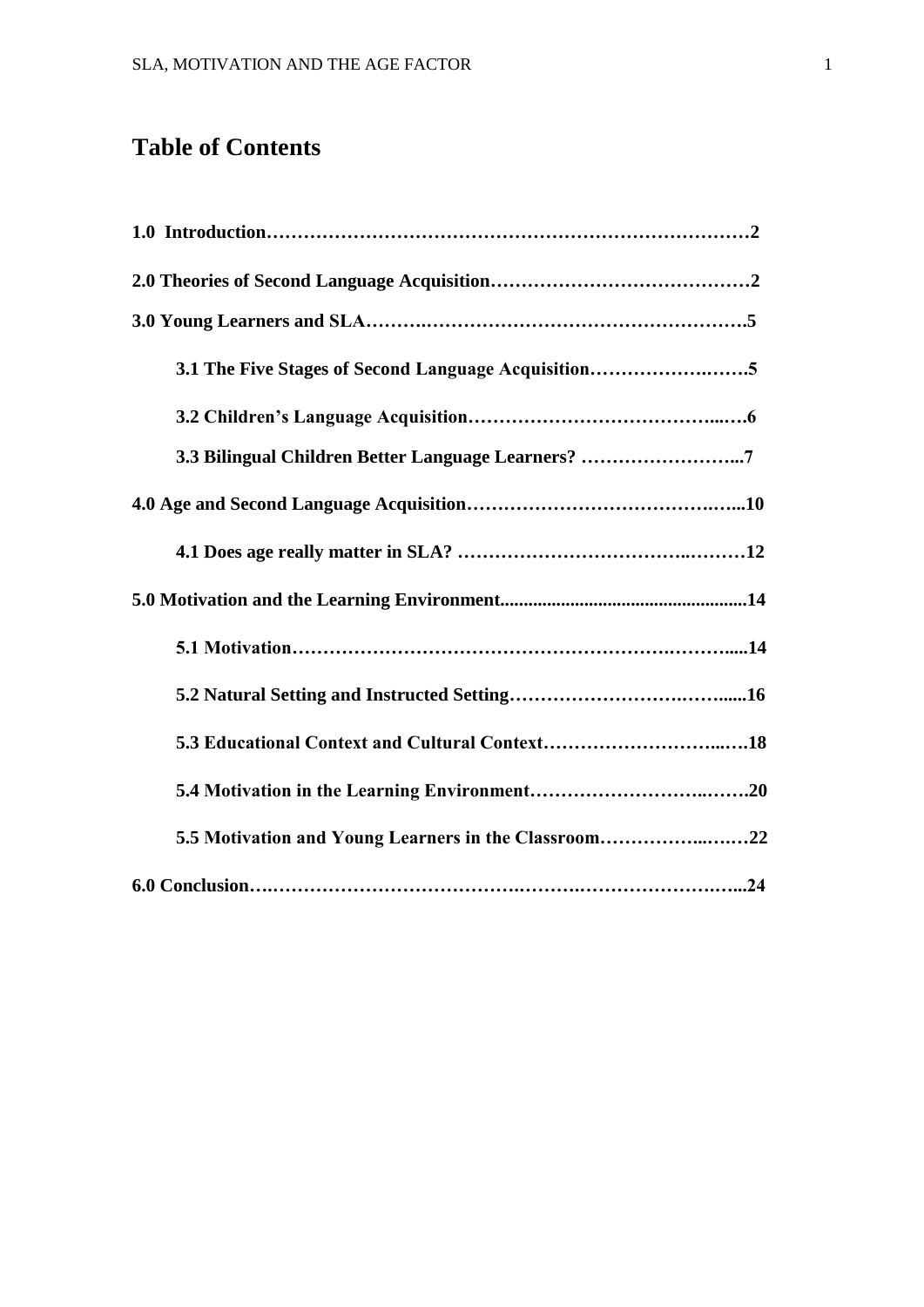# **1.0 Introduction**

Second Language Acquisition (SLA) refers to the study of how students learn a second language (L2) additionally to their first language (L1). Although it is referred as Second Language Acquisition, it is the process of learning any language after the first language whether it is the second, third or fourth language. Therefore, any other language apart from the first language is called a second language (SL) or also referred to as a target language (TL). To distinguish between *Second Language* and *Foreign Language,* The Collins Dictionary defines *Second Language* as the language that a person learns after his or her native language and *Foreign Language* as a language that is used in a country other than one's native country (2013). There are different ways to acquire second or foreign languages. It can be in a formal way as in a classroom environment or informal way such as when the learner picks up the language by being culturally active participant of the society. This can be done by attending school in the target country, watching local television, listening to radio or/and reading newspapers in L2. By being actively involved in the learning environment, the learner is constantly in contact with the target language through normal daily routines. It is extremely important in second language acquisition to look at the learning environment and investigate if the age factor has any effect. Also, motivation is another significant factor of SLA that needs to be discussed to find out if it is related to higher language competences as Gardner and Lambert (1979) have thoroughly investigated. Second Language Acquisition (SLA) and Early Language Learning (ELL) have been thoroughly investigated over the years and there is a popular belief that second language acquisition among children is achieved relatively fast and without effort (Nikolov and Djigunovi'c, 2006). However, more recent studies post criticism on this widely spread claim of the effortless and quick second language competence among children (Haynes 2007, Genesee 2006). Although age plays a significant role in SLA, the benefit of motivation and exposure can provide better results in achieving complete second language proficiency.

#### **2.0 Theories of Second Language Acquisition**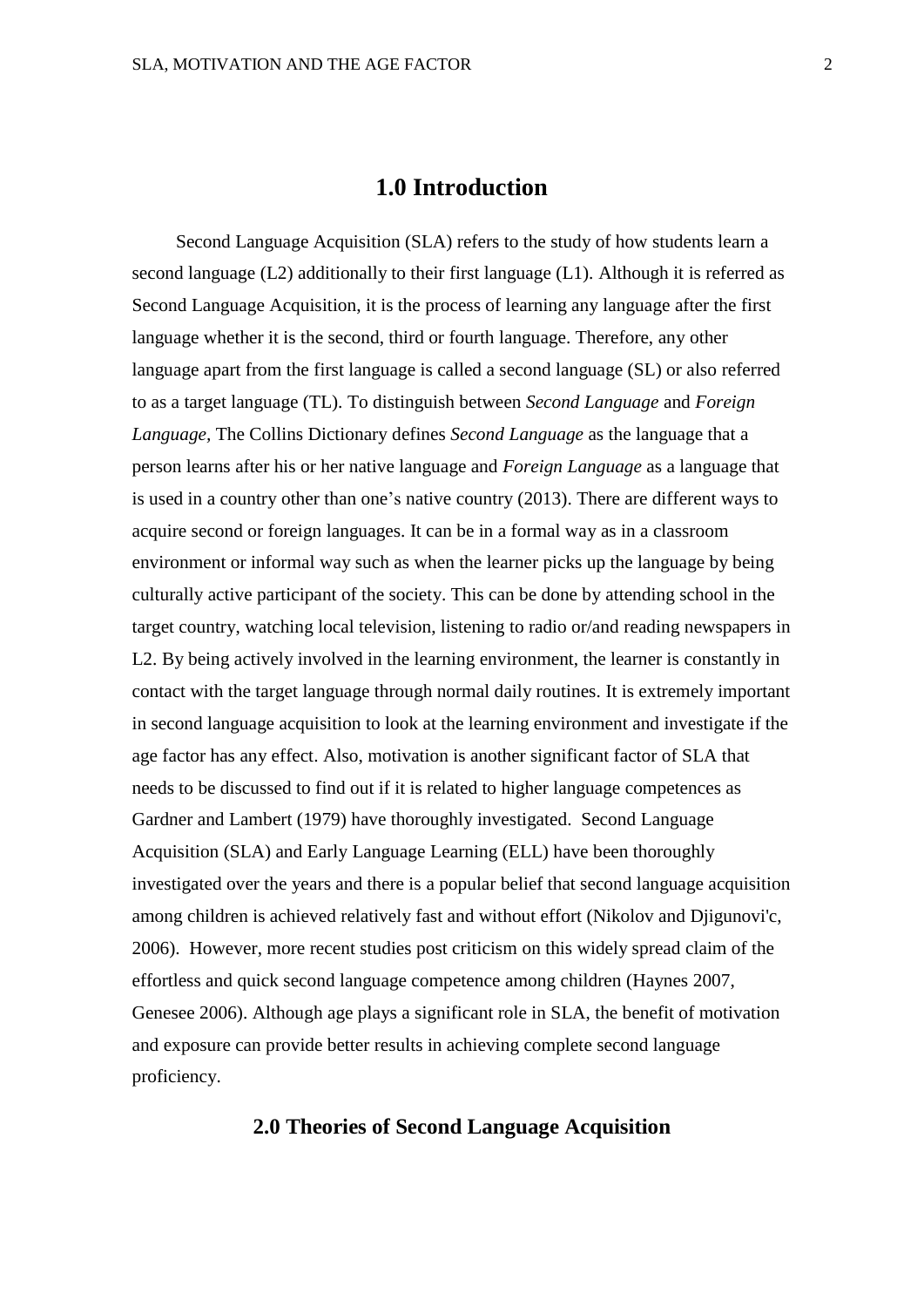There are various factors that have impact on learning a second language and it is important to discuss the theories behind second language acquisition and try to find out how we learn a language and what elements needs to be present for a successful language acquisition. This chapter will discuss three SLA theories, the *Creative Construction Theory, Communicative Language Teaching* and the *Cognitive Approach.* 

As indicated by Altenaichinger (2003) during the seminar about "The interface between theory and practice", the *Creative Construction Theory*, often referred to as the *Naturalistic Approach,* deals with the assumption that we are born with a special language system that we use to acquire a language. Altenaichinger explains that Stephen Krashen is among scholars that singled out the differences between acquisition and learning by explaining that acquisition supposedly is a subconscious process that results in fluency while learning is conscious process that involves learning rules and structures. Additionally, Altenaichinger cites Krashen's discussions and argues that there are three internal elements involved in second language acquisition. Those elements from Krashen's book include a "filter", an "organizer" and a "monitor". He mentions that the "filter" deals with how the learner is influenced in a social context and how he reacts in various social environments. The "organizer" determines the arrangement of the learners language system and "the usage of incorrect grammatical constructions as provisional precursors of grammatical structures, the systematically occurrence of errors in the learner's utterances as well as a common order in which structures are learnt" (Krashen 1983, as cited in Altenaichinger, 2003). The "monitor" operates the conscious learning part where the learners correct their speech according to their age (Altenaichinger 2003). Those highly debatable SLA elements, which are often fuelled by criticism, are based on the following five hypotheses from Brown (2002) as cited in Altenaichinger:

1. *The Acquisition-Learning Hypothesis:* An acquisition is a "subconscious and intuitive process of constructing the system of a language" (p. 278) while learning is a conscious process that students are aware of their learning process and what is expected of them.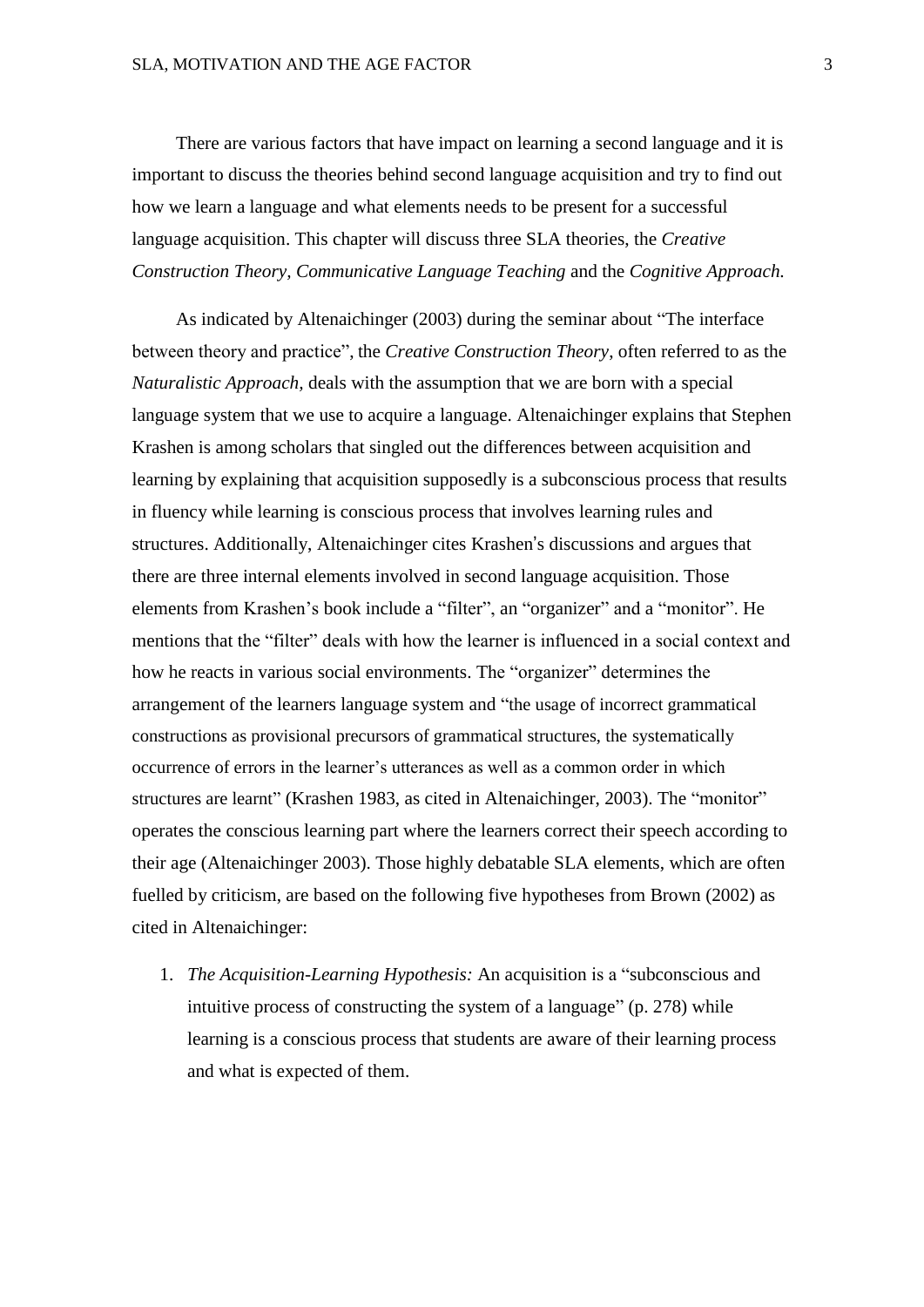- 2. *The Monitor Hypothesis:* Is the learning process with the purpose to "monitor" the learning progress and propose improvements to what has already been learned.
- 3. *The Natural Order Hypothesis* claims that we acquire the rules of a language in a predictable order.
- 4. *The Input Hypothesis* bolsters the importance for the learner to understand the language a bit beyond his or her understanding with an influence such as motivation.
- 5. *The Affective Filter Hypothesis* suggests that language is acquired more easily if certain emotion factors are met, such as being mentally stable and not angry, anxious or bored. This means that positive attitude seems to be important in SLA (Brown 2002 as cited in Altenaichinger, 2003, p. 8-9).

The second theory discussed by Altenaichinger revolves around *Communicative Language Teaching* and is completely learner centred. *Communicative Language Teaching* has been highly favoured for the last 20 years and scholars agree that this theory is excellent because it focuses on communicative proficiency in language teaching. In fact, one of the most important aspects of *Communicative Language Teaching* is a language competence, or in other words, the knowledge and ability to use the target language. As well, it is essential to incorporate activities that influence the learner to communicate in the target language. Through these activities, students need to be able to use the language in a meaningful way and they need to be motivated and aware of the importance of learning the language in order to benefit significantly from the learning process (Altenaichinger 2003).

The 3rd SLA theory from Altenaichinger's paper is the *Cognitive Approach*. Scientists claim that one of the main features of SLA is to build up a system of knowledge that can be unconsciously automatically recollected. Due to that fact, the learner has to be provided with knowledge and exposure to the target language to understand and socially participate in a social context. Once the learner has experienced the language enough, he or she should be able recall the language automatically and focus on to improve other more complicated language skills. Indeed, the main function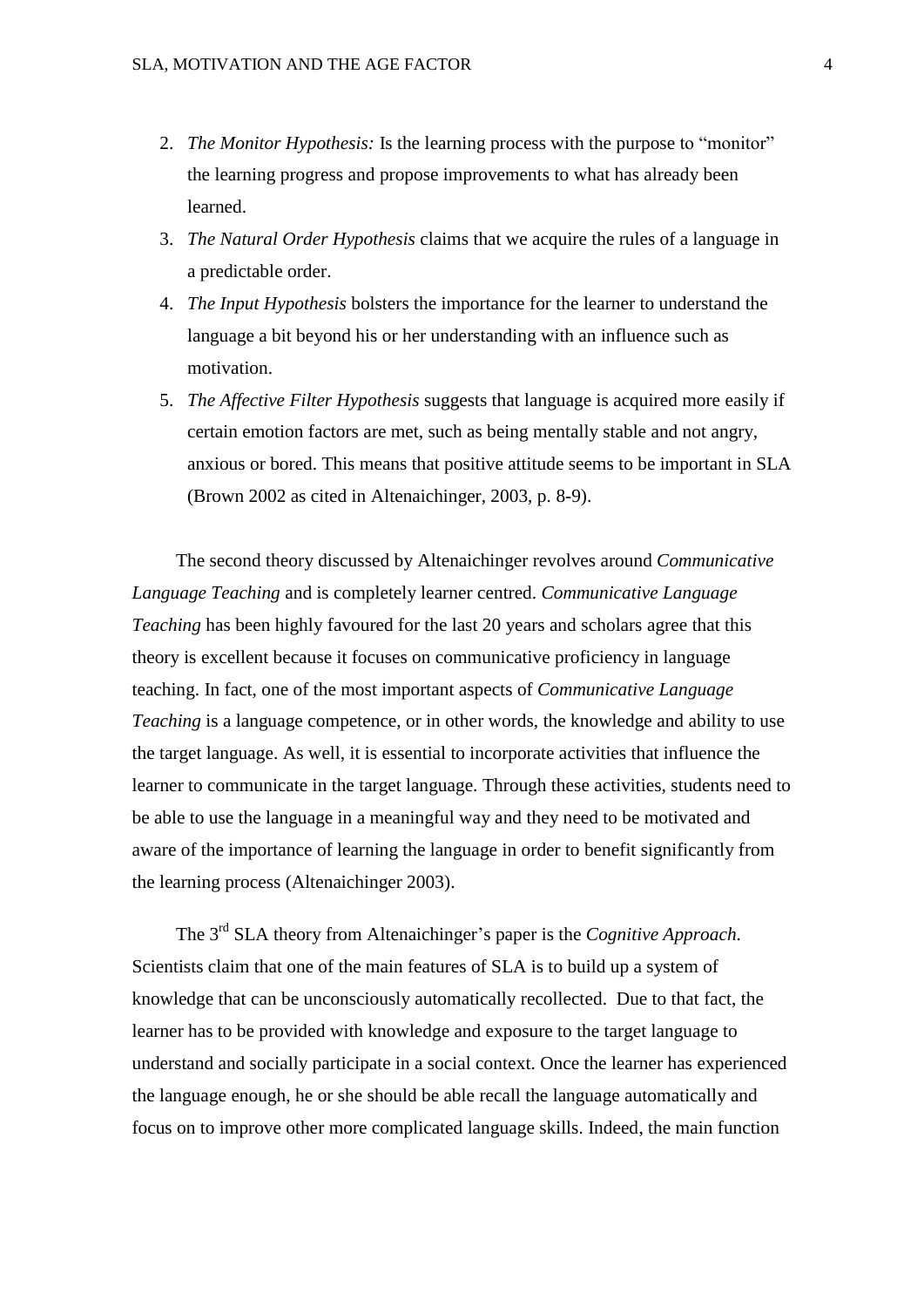of the *Cognitive Approach* is the process of being able to construct and use the language automatically (Altenaichinger, 2003, p.10-11).

Altenaichinger moves on to show the relationship between these three theories and how they inter-relate. Moreover, she mentions that many teachers will apply teaching strategies that involve all of the three theories. Those teachers who are native speakers of the target language might prefer the *Natural Approach* to others. *Communicative Language Teaching* today is an extremely important element of language learning and can be found in almost every language classroom and nearly every language schoolbook. However, the *Cognitive Approach* is a relatively new theory of Second Language Acquisition and might not be so popular yet to apply inside the classroom (Altenaichinger 2003). Nevertheless, it is important for instructors to understand the three approaches and use them properly as a guide to aid their students towards successful second language acquisition.

# **3.0 Young Learners and SLA**

#### **3.1 The Five Stages of Second Language Acquisition**

The process of Second Language Acquisition occurs in stages. In order to examine SLA, it is important to look at the 5 stages of second language acquisition. According to Haynes (2007), the first stage is *Preproduction* and is also referred to as "the silent period" where learners gradually build up their vocabulary to about 500 words without speaking the language but more echoing the language. Then there is the second stage called *Early Production* and at this stage learners will have around 1000 word vocabulary with the capacity of constructing words in short phrases and memorize and use short language forms although not necessarily correctly (Haynes 2007). Haynes talks about the third stage, *Speech Emergence,* where learners have acquired around 3000 words and should be able to speak short sentences and simple phrases. By now, learners should be able to engage in conversation and ask simple questions. Also they can understand short stories if they are supported with pictures. The 4<sup>th</sup> development stage, *Intermediate Fluency*, he explains that the learners have an active vocabulary of 6000 words. Also, he adds that students can now form longer and more complex phrases both spoken and written with grammatical errors but demonstrate excellent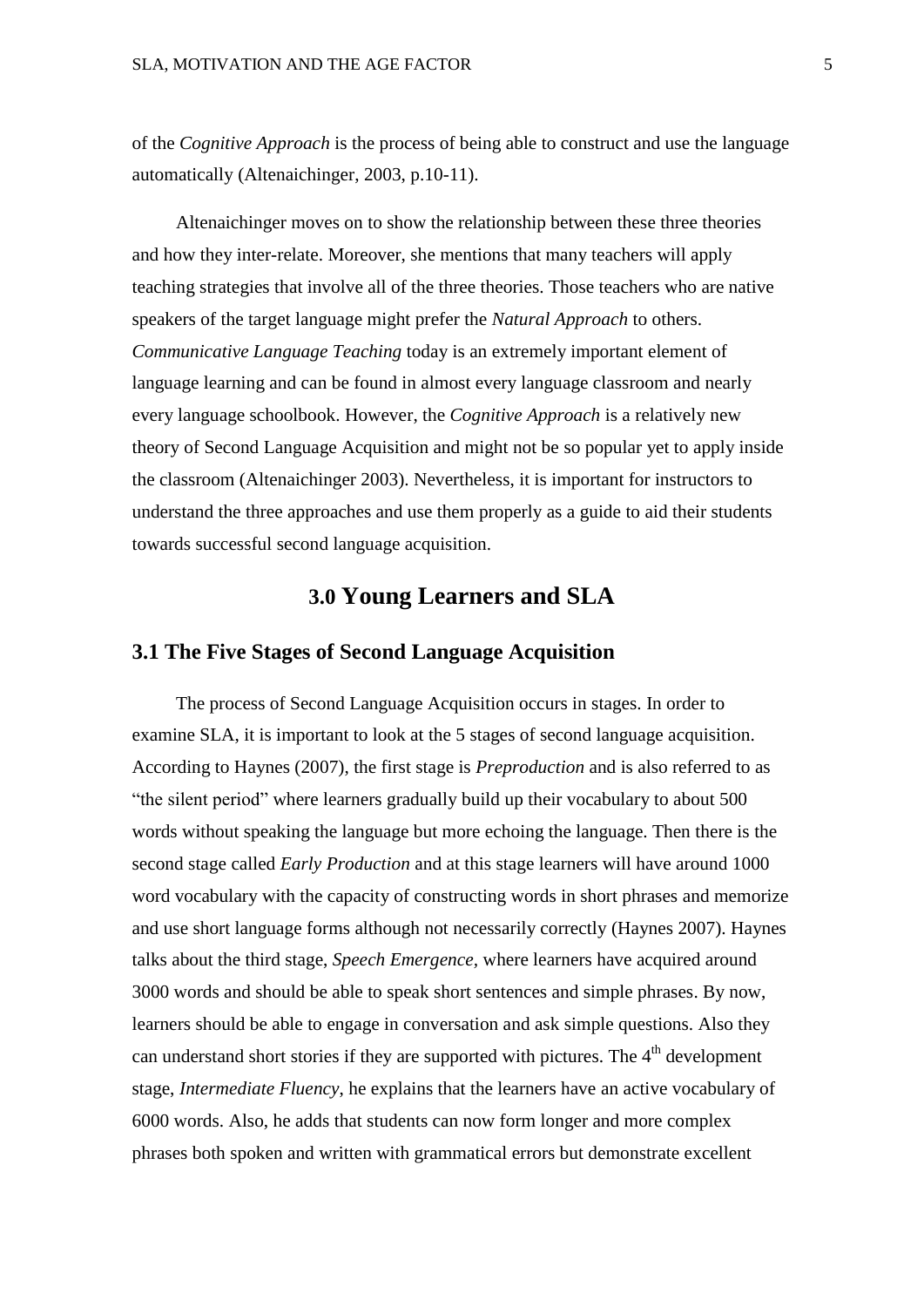comprehension. The last developing stage is called *Advanced Fluency* and as he points out, it takes around 5- 10 years to achieve proficiency in second language acquisition and by now the learners are considered near-native. Indeed, Haynes says that on the surface it might look quite effortless to learn a second language but there are various factors that can have impact on the learning process such as motivation and age.

### **3.2 Children's Language Acquisition**

It is argued that second language acquisition is learned among children in two ways, *simultaneously* or *sequentially* as demonstrated by Halgunseth (2009) as she cites Tabors (2008). Young children acquire L1 and L2 languages what it seems to be almost without any effort through a process that is called *simultaneous* second language learning. According to her, *simultaneous* learners are children under the age of three who are exposed to their mother tongue at home and another language in an early educational context such as kindergarten or other early program. However, those learners can also be children from a multi-language home where the child is exposed to two different languages at home, for example Spanish from mom and English from dad (Halgunseth 2009, as cited by Tabors, 2008). She points out that although being exposed to two different languages at home, children learn both languages the same way without favouring one or the other. As their brain mechanism allows them to learn more than one language, they construct two separate language systems in their brains for each language. Similarly, this language system is almost identical to the process that children develop through exposure to one language (Halgunseth 2009). When the child reaches the age of 6 months, they are able to distinguish between the two languages and at this point they may begin to favour one language over the other. If parents expose their child to one language more than the other, the child might focus more on the language that it receives more exposure from (Espinosa, 2008; Kuhl, 2004; Kuhl et al., 2006; Tabors, 2008).

In *sequential* language learning environment, the child speaks its native language but is also exposed or introduced to a second language. For example, when a Spanish speaking child attends class where English is the dominant language spoken. Halgunseth states that contrary to *simultaneous* language learning, *sequential* learning is not related to any age factor, but it can be stimulated or influenced by elements like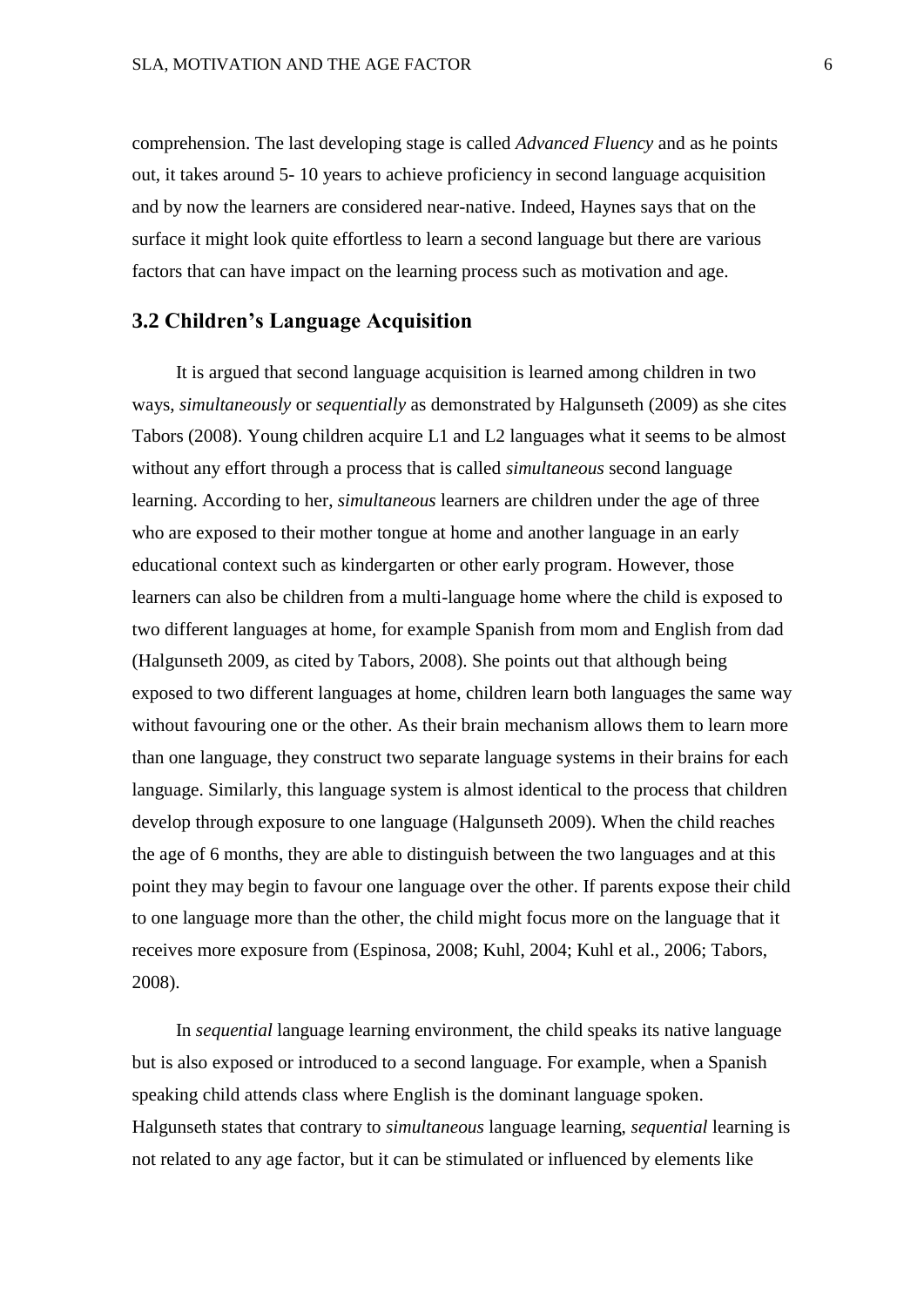motivation. There are four stages of *sequential* second language learning according to her, which are the following:

- Stage 1: *Home Language Use*: Children might refuse to use their native language even though others do not understand them.
- Stage 2: *Silent Period*: Children can hardly speak but rely on nonverbal communication. It is argued that the younger the child is, the longer the silent period might last.
- Stage 3: *Telegraphic and Formulaic Speech*: At this stage children will start to speak in the target language but only using short phrases or repeat the words of others.
- Stage 4: *Productive Language*, children construct their own sentences. Those sentences might be very basic and incorrect but with time it will improve (Helgunseth 2009).

Although children are exposed to two languages at the same time at an early age, it does not have to mean that they confuse the languages easily. As mentioned, children become bilingual sometimes when one parent converses in one language while the other converses in the second language. Additionally, parents might converse to each other in both languages so children are exposed to both languages. However, being bilingual has its downside also (Helgunseth 2009).

# **3.3 Bilingual Children Better Language Learners?**

Although many research, such as claimed by Halgunseth indicate that bilingual children tend to perform better than monolingual children in many language tasks, Bialystok (2001) shows that any language knowledge of a child is incomplete when compared with the knowledge of an adult. Continuing with Bialystok's discussion, she explains how bilingualism is acquired and mentions that some people live "in home environments where the language of the extended family reveals an ethnic, cultural, or national background that is different from that of the community" (p.3). In fact, children who become bilingual in those family environments could become more efficient and productive learners.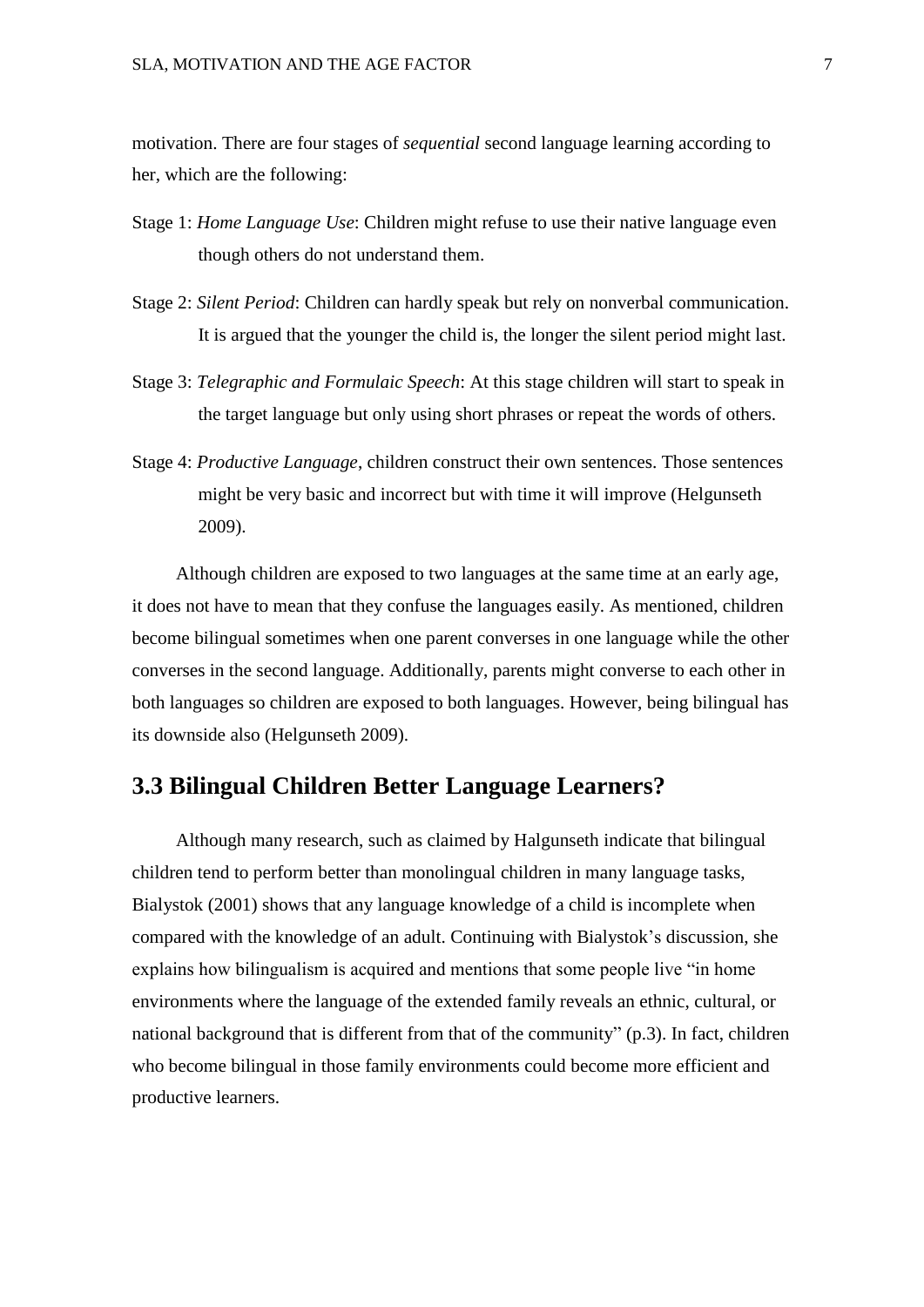Despite many studies favour bilingual children as being more effective than monolingual children, there are downsides of being bilingual. In an article by Genesee (2008), he raises concerns about bilingual acquisition in early childhood and points out that it can be a difficult task for a child to learn more than one language and can eventually lead to delays in language development. However, it is extremely important to take into account the individual learning differences in second language acquisition and therefore have in mind the different learning abilities as some children learn faster than others. He explains how this "delay" does not have to be a negative aspect of language gaining and explains that the process of acquiring the language for the child takes longer time. The importance of sufficient exposure is confirmed as he states how important it is to provide learners with sufficient exposure to both languages all the time. Also, how important it is to avoid any radical changes to the language environment because that can create problems and difficulties for the child (Genesee 2008)

Another concern from parents and professionals and discussed by Genesee is the problem that bilingual children might never master either language fully and in comparison to monolingual children, they might never become as proficient in the language. He talks about how bilingual children might have different language development patterns in the short term. Moreover, he points out in comparison with monolingual children at the same age, that young bilingual children struggle in vocabulary and they know fever words in one or both of their languages. His reasoning is mainly because all young children have limited memory capacities as bilingual children need to memorize words from two languages and not one like monolingual children. In addition, it is worth noting that bilingual children might know certain words from one language but not the other. However, these are "short term" problems that most likely will disappear by the time that the children begin their school journey (Genesee 2008).

Continuing with the earlier concerns about bilingual children who might encounter problems on their learning journey, Genesee shows how bilingual children's proficiency and competence's in the second language reflects the amount of time they spend in each of the two language environments. He supports his claim by giving an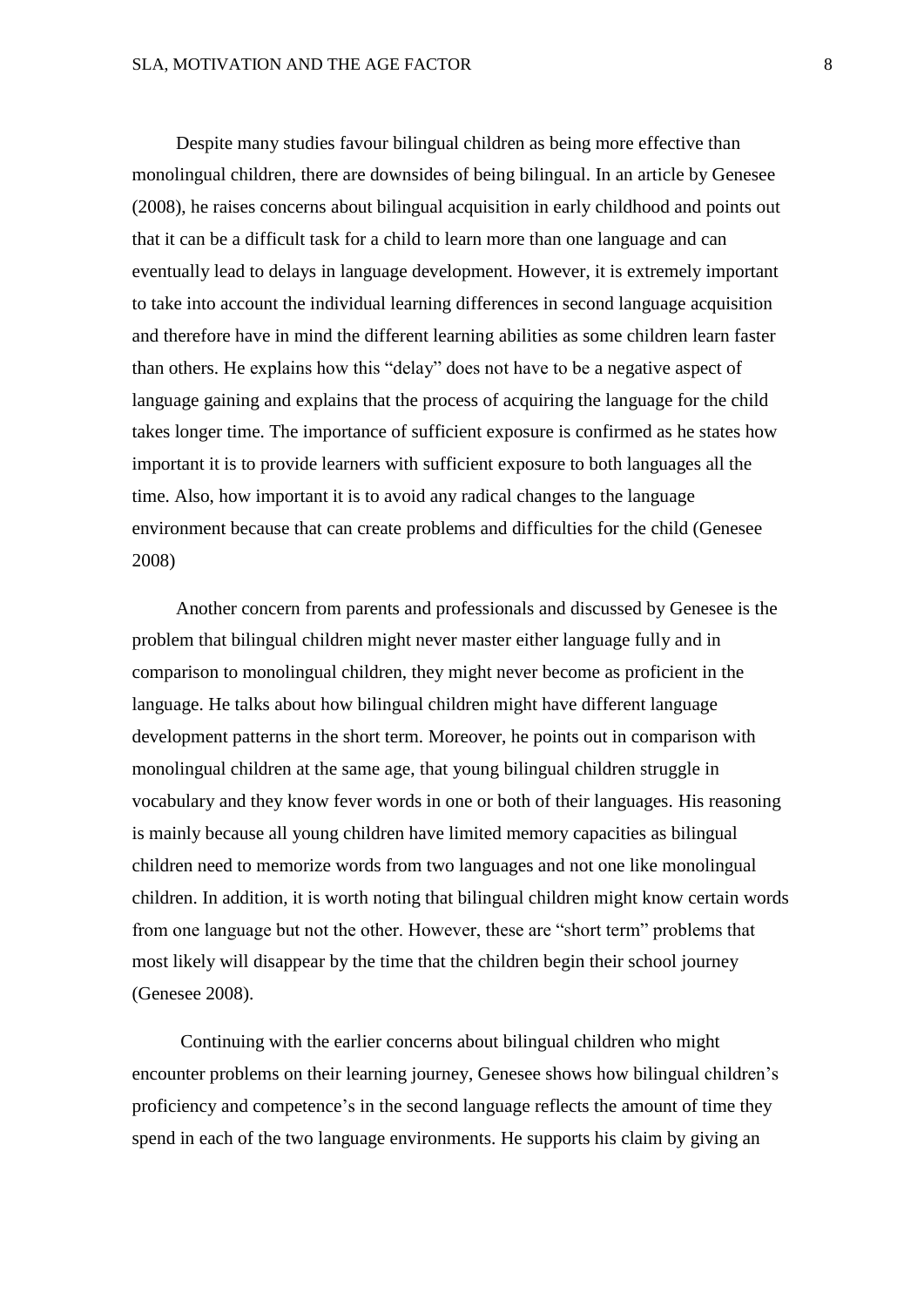example of a child who just arrived back home after visiting grandparents for short periods of time and only one of the languages was used. The child might favour that language over the other for a while, and therefore the child loses proficiency in the other language. Note that this is just a temporary shift that will revert back once the exposure to the other language is sufficient (Genesee 2008).

Another concern discussed by Genesee is the belief that young bilingual children are unable to keep their languages separate which mean that they can get confused and use both languages at the same time. He points out that most bilingual children use sounds and words from both languages in the same utterances although people talking with them are using only one language. This particular problem has raised concerns among childhood educators as they tend to believe that this is because the child is confused and unable to distinguish between the two languages. Moreover, his claims are based on the reason that children mix their languages simply because they lack vocabulary in one or both languages to express themselves entirely in each language. Therefore he states that they borrow words from the other language. This is an effective communication strategy in most families due to parents and other adults that are part of the child's language environment tend to mix the languages themselves when they talk to the child as they understand both languages. Genesee states that it is common to mix up languages and it is actually a natural and normal process of early bilingual acquisition that will occur even between proficient adult bilinguals. The role of parents is very important in this case and they should not stop or worry when their children mix up languages because children will naturally stop doing it (Genesee 2008).

The exposure mentioned above is extremely important. To help the child to develop its own identity, it is important that parents provide their children with sufficient exposure to the target language. Similarly, like discussed earlier, parents who speak two different languages but only use one language at home might result in the child favouring that language unconsciously because there is not enough language input and the ability to express in that language declines. Hence, the motivation becomes evident now because if instructors and parents motivate children and provide them with enough exposure, it could lead to effortless second language acquisition (Genesee 2008).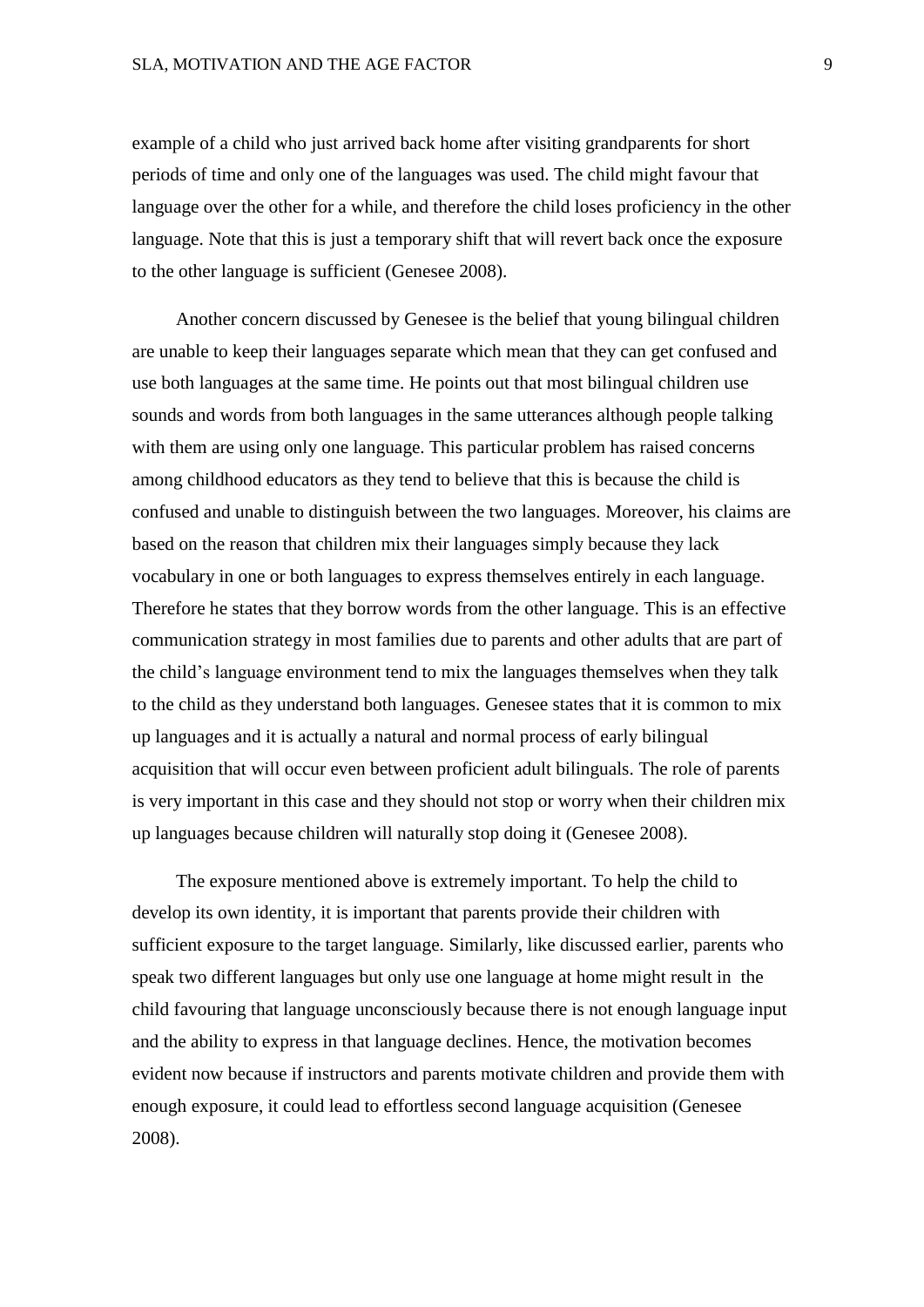#### **4.0 Age and Second Language Acquisition**

The second language acquisition competences among adults seem to differ significantly from the way children acquire their first language. This has led researchers on the path of investigating the development of the Critical Period Hypothesis (CPH). Originally CPH was introduced by Penfield and Roberts in 1959 and was later made popular and discussed further by Lenneberg in 1967. Brown (2007) refers to this hypothesis (CPH) as "a biologically determined period of life when language can be acquired more easily and beyond which time language is increasingly difficult to acquire" (p. 57). According to him, "Critical point for second language acquisition occurs around puberty, beyond which people seem to be relatively incapable of acquiring a second language"(p. 58). Also, this has led to confusion among many who took it for granted that once you reach a certain age level (12-13) you would be considered too late for successful second language acquisition (Brown 2002).

It is important to investigate if L2 learning capacity declines over a period. There are rather few studies that thoroughly investigate SLA achievement between old and young language learners. David Singleton (2004) cites Seright (1985), who points out that only few studies that deal with success and age-related issues between young and old learners, show that the younger learners perform better than adult L2 learners. Furthermore, Seright supports her claims by citing an experiment on the learning of Esperanto that was conducted by Thorndike in 1928. Singleton says that this study shows young learners performing better than the old ones. In addition, she also cites d'Anglejan et al.'s study from 1981 of Canadian immigrants who were learning French in an intensive language course which also shows how young learners gained more success than older learners, or in other words, less success with age (Singleton 2004).

On the other hand, there is evidence that favours the hypothesis that "the older the better" in terms of second language acquisition. However, Singleton points out that all of those investigations were the result of formal instruction. In other words, these investigations are short-term research and based on SLA in primary school classroom and L2 bilingual programs. Also, he does mention that the results of some immigrant studies indicate an advantage for older learners. Most of the relevant studies that Singleton mentions involve children as at least one element of comparison. Hence, there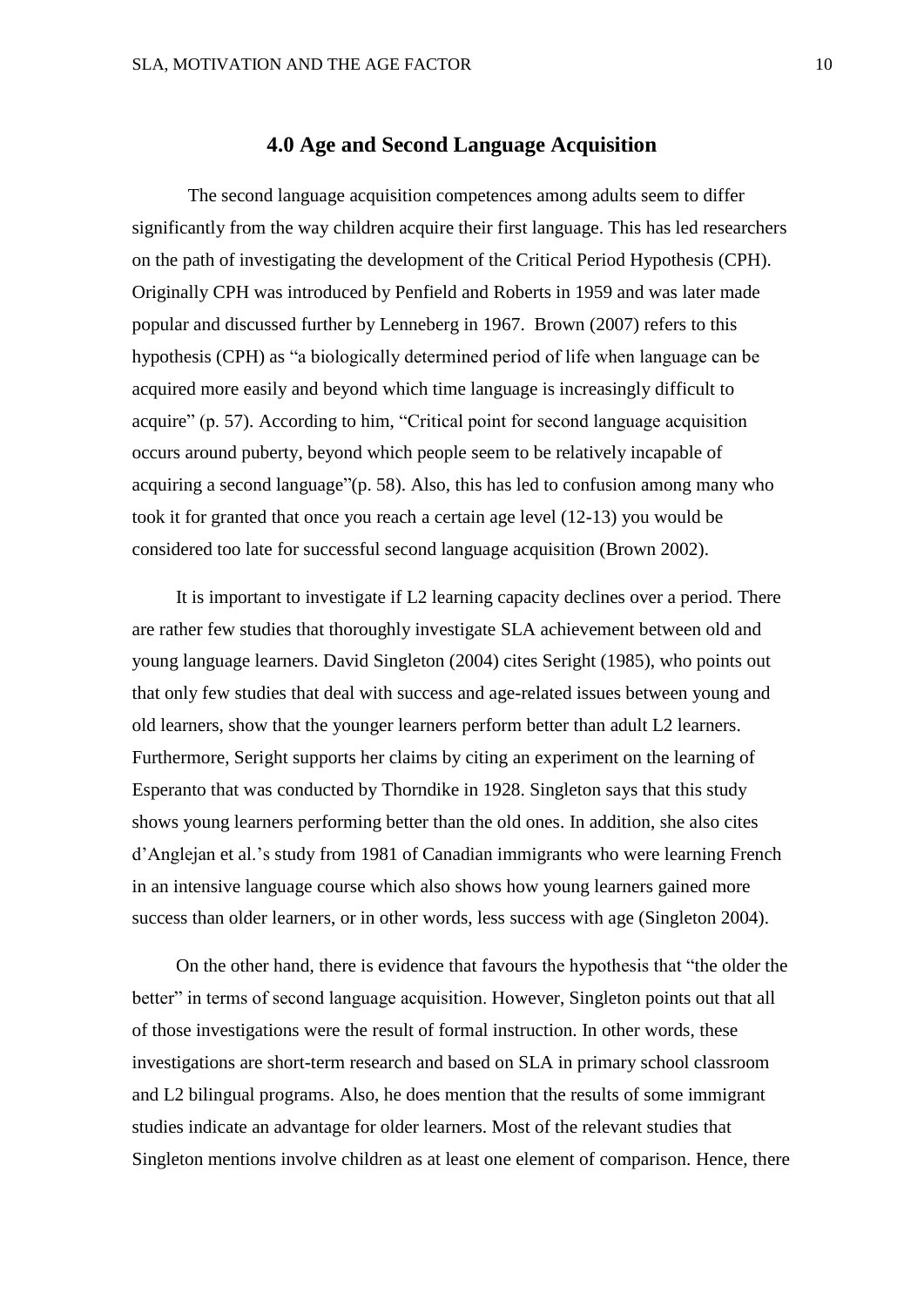are few studies that incorporate teenagers and adults of different ages and that show evidence that older learners perform better than those who are older. Singleton shows that some immigrant studies suggest that L2 learning improves with age, as he cites and refers to a study from 1974 that Ervin-Tripp conducted of 31 young English speaking children who had been exposed to French for a period that spanned nine months. The results of Ervin-Tripp's research showed that the older students outperformed the younger learners in every field of the learning process (Singleton 2004).

Since the early 1990s, studies have shown positive results of older beginners that achieve high level of L2 proficiency. Singleton explains how White and Genesee (1996) hardly found any differences between English Grammatically test scores among nativelike French speakers who begun learning English after the age of twelve and those attained by native-speakers in language control groups. Moreover, Singleton talks about an investigation conducted by Bongaerts et al. (1995) about Dutch learners that were beginning to learn English in a classroom environment after the age of twelve. This research demonstrated that classroom learners were able to gain English pronunciation ratings within the same range as native-speakers (Singleton 2004). Interestingly, this shows that even though L2 acquisition began at the age of 12 and in classroom instruction setting, those learners could nevertheless attain a native-like accent.

As previously stated, there are evidence that favour "the younger the better" and also studies indicating that older students can exceed younger learners. In addition, there is another hypothesis that indicates that younger learners are extremely efficient in acquiring native-like accent in second language. It has to be taken into account that for this to happen, it is important that the exposure to the target language is sufficient. Moreover, this is confirmed by Singleton (2004) as he states "the strong version of this position being that unless exposure to the L2 begins in the childhood years an authentic accent will not normally be acquired" (p. 84).

It is also important to discuss if it is better over the long run to start learning L2 at an early age. Krashen et al. (1979) explore this subject further and show the short-term and long-term results in L2 acquisition. They claim that: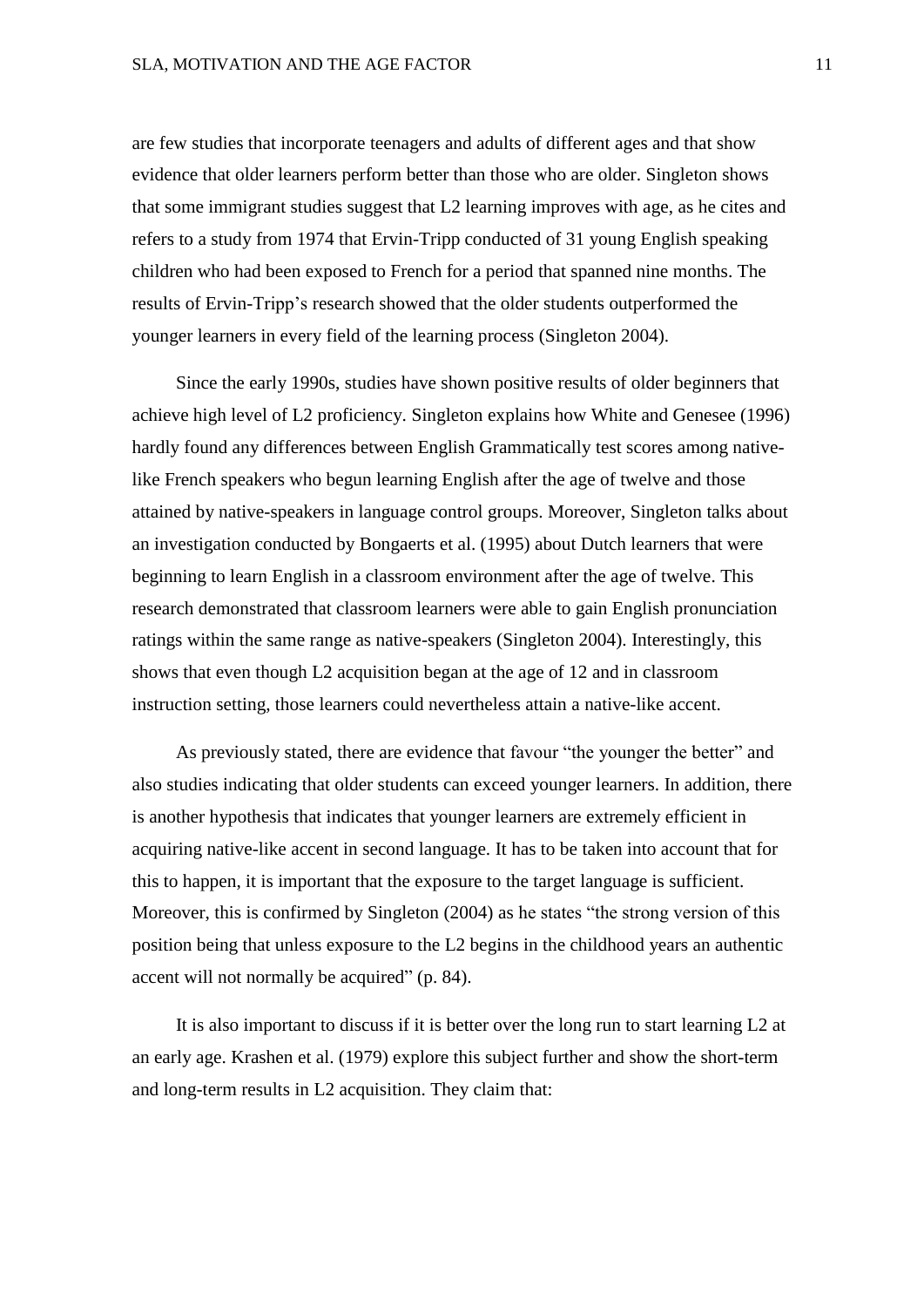(1) Adults proceed through early stages of syntactic and morphological development faster than children (where time and exposure are held constant).

(2) Older children acquire faster than younger children (again, in early stages of syntactic and morphological development where time and exposure are held constant).

(3) Acquirers who begin natural exposure to second languages during childhood generally achieve higher second language proficiency than those beginning as adults. (p.161).

There seems to be no clear evidence that can without a doubt conclude that children learning an L2 will outperform older language learners in the long run. Singleton's conclusion and summary regarding this matter is that it is not possible to conclude, based on current studies that younger l2 learners are more efficient and successful language learners than the older ones (Singleton 2004). On the other hand, Singleton does mention that there is extremely reliable evidence to support the hypothesis that over the long run, those who begin learning an L2 in childhood generally gain higher level of proficiency than those who begin at later stages in life (Singleton 2004). However, the studies that contradict this hypothesis are those made in a classroom environment. Therefore, it is hard to compare classroom instruction over the long run and natural L2 acquisition that does not take place inside a classroom.

#### **4.1 Does age really matter in SLA?**

The question when is the best age for Second language acquisition seems to be connected with the amount input or exposure to the target language. Scholars are still struggling to understand sufficiently what effect age has on the language learner when the exposure to the target language is not enough. Munoz (2010) argues that the amount and the quality of the language input is extremely important to young learners at the early stages of second language learning. She presents results that compare younger and older language learners and declares that young learners consistently show better language results than those who start SLA later on in life as adults. Similarly, she declares that those results provide positive support for the Critical Period Hypothesis (CPH) and indicate what has been discussed earlier about the existence of certain age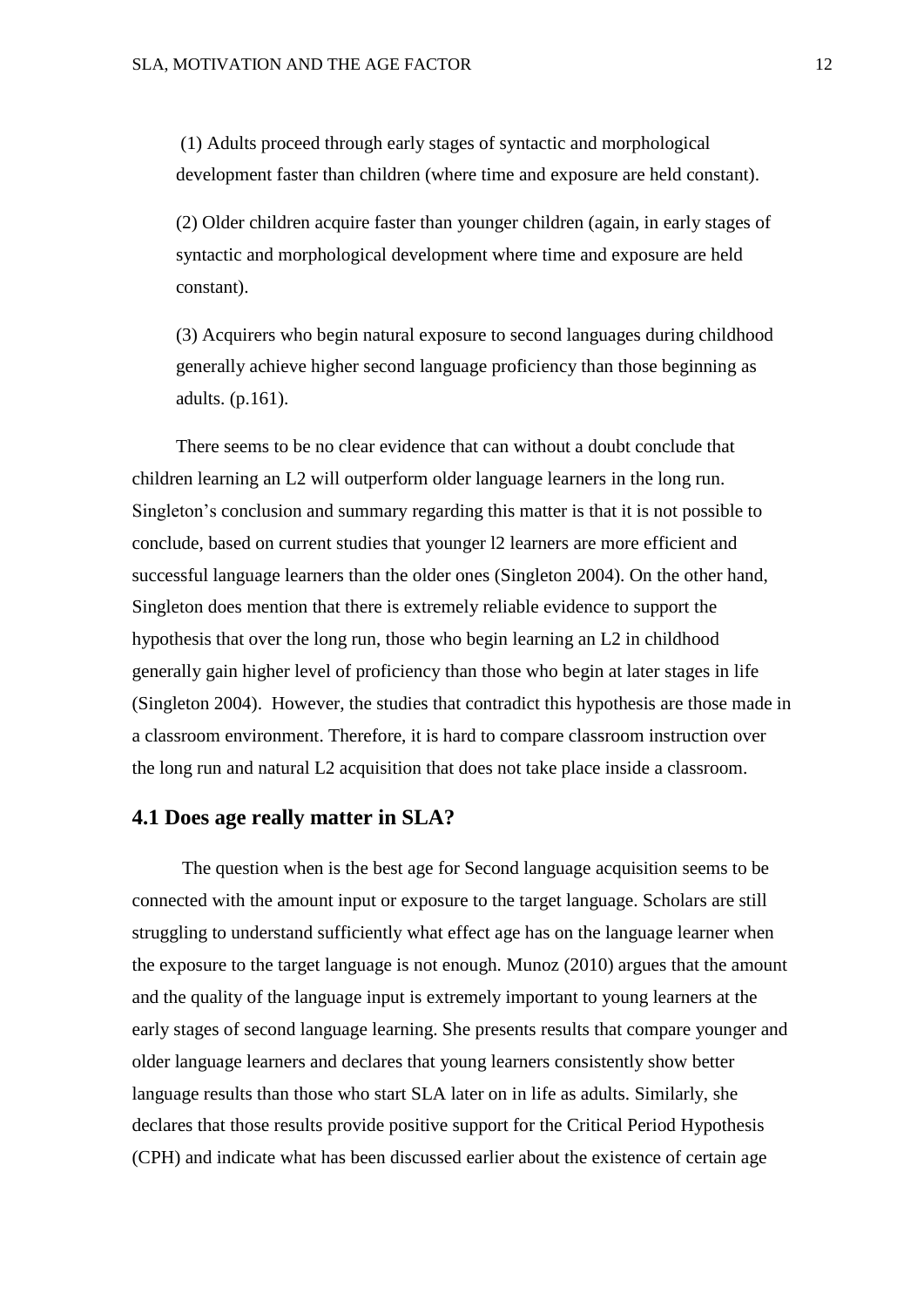period and incomplete language acquisition. Discussing this further, this strong evidence supporting the claim that children benefit much more by participating in the cultural environment, where they are naturally exposed to the language input rather than starting at an early age in classroom environment, show that children are exposed to more quality of natural input of the target language (Munoz, 2010, p. 40-41). This suggest that exposure is more important than the age factor when comes to SLA.

According to Larson-Hall (2008), most studies on the critical period seem to favour the theory that "the younger, the better". However those studies have been conducted when learners were active participants and culturally involved in the target country. The participants were actively exposed to the target language on daily basis and received great amount of exposure to the target language outside of the classroom. Researchers agree on the importance of the amount of exposure regarding the critical age of SLA because there is no guarantee of "the younger the better" when the exposure is minimal. As discussed by Larson-Hall, children and adults learn language through different strategies and have different learning abilities. She talks about how young learners learn in an implicit way, which makes minimal exposure to the target language not enough to form morphological, syntactic or phonological system. This statement is confirmed when older results are analysed and show that there is no linguistic advantage of SLA, having in mind "the younger the better" when the exposure is minimal (Larson-Hall 2008). One of those earlier studies from 1974, conducted by Oller and Nagato and later cited by Larson-Hall involve Japanese elementary school students who were starting to learn English (1-2 hours per week) and they compared them with older students who were beginning their SLA in junior high. Statistical differences were diagnosed within the younger learners but not within the older and the conclusion was that the advantages of the younger learners were not present anymore. Oller & Nagato's argument for this particular reason show no differences within the older group and results were purely statistical because the older students had 50 students and the younger group had 24 which demonstrate that if effects sizes are small, the results from statistics can disappear (Tversky and Kahneman 1971). However, more recent investigations regarding "the earlier, the better" are still debatable and the focal point has led scholars to investigate further the language exposure and motivational factors.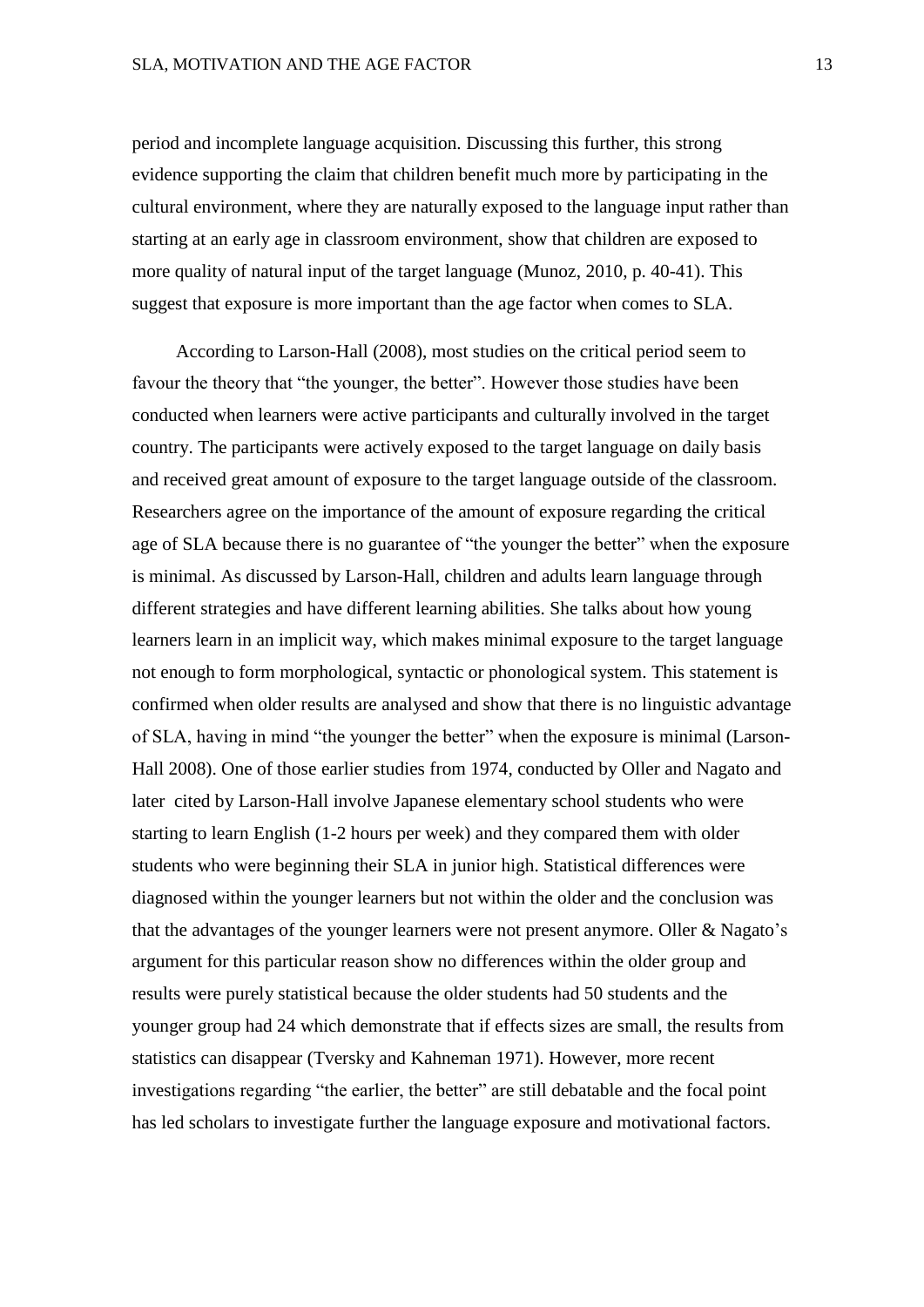To explore further the motivation and attitudes towards learning a second language, Larson-Hall's investigation from 2008 suggests that young learners have more positive attitude towards studying a foreign language (Larson-Hall 2008). In conclusion, the study made by her focused on if there was any correlation between starting early and high scores in environment that provided minimal input of exposure to the second language as the debate has often been about how age plays a significant role in a natural or immersion environments. According to her, this is not always true as she argues that "age does seem to play a non-negligible role in improving second language acquisition, given that language learners receive enough input (p. 24). Moreover, the reality is that age can play a role in improving second language acquisition, but it is important to provide students with enough exposure to the target language during their learning process.

#### **5.0 Motivation and the Learning Environment**

#### **5.1 Motivation**

It is extremely important to understand the role of motivation in SLA because investigations (Gardner and Lambert 1972 and Dörnyei 2001) show that motivation plays a significant role in achieving SL proficiency and competence. According to Pandey (2005) "motivation, defined as the impetus to create and sustain intentions and goal-seeking acts, is important because it determines the extent of the learner's active involvement and attitude toward learning"(p.79). Gardner and Lambert (1972) state that motivation is extremely influential factor in successful second language acquisition and the term *motivation* was brilliantly bolstered in 1985 by Gardner who defined *motivation* as being "the combination of effort plus desire to achieve the goal of learning the language plus favourable attitudes toward learning the language" ( p. 10). Gardner and Lambert (1972) are considered to be research pioneers on the field of second language learning and motivation. In their investigation, they included two motivational factors, *integrative* and *instrumental motivation* where the learner is focusing on achieving certain goals perpetrated in those two sets of motivational factors. In second language acquisition, instrumental motivation can be thought of as a motivation for those who want to learn a second or foreign language for educational purpose or seeking work opportunities (Gardner and Lambert 1972). However,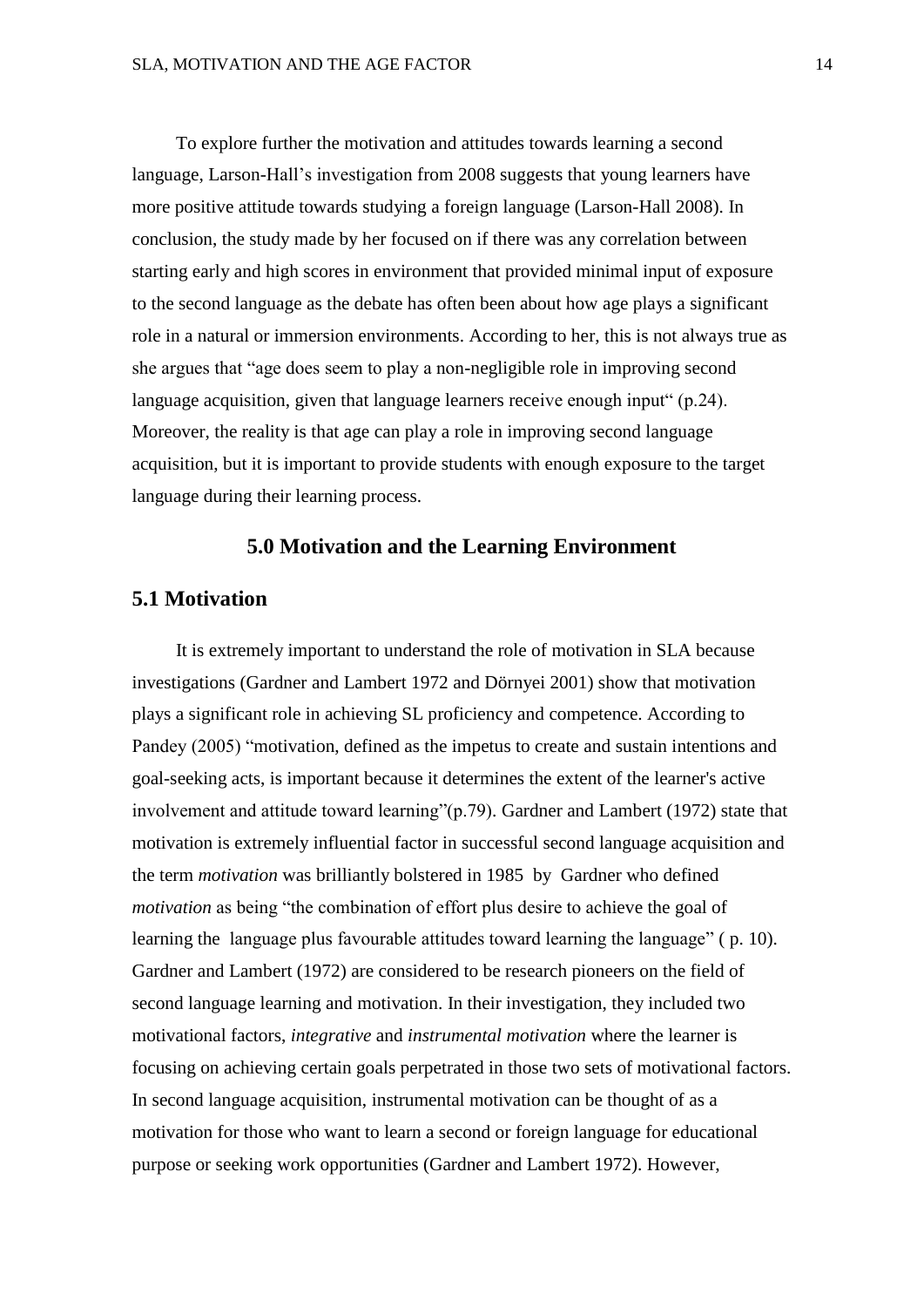*integrated motivation,* as explained by Shirbagi are those learners who want to culturally interact with other community members and are willing to participate as valuable members of the target language country. In other words, the main goal of the language learner is to use the language for social interaction (Shirbagi 2010).

Early investigations conducted by Gardner and Lambert from 1972 focus on *integration motivation* as being more important than *instrumental motivation*. Shirbagi points out that in later studies, the focus has been shifting towards *integrative motivation* as being more important. *Instrumental motivation* is still considered valuable element but today *integrative motivation* is constantly being linked to successful second language competence (Shirbagi 2010). Gardner's statement from 1985 confirms this belief as he claims that "An integratively oriented learner would likely have a stronger desire to learn the language, have more positive attitudes towards the learning situation, and be more likely to expend more effort in learning the language" (p.11).

In those two learning contexts the students should be aware of the importance of the SLA process because it might be easier for the teacher to help the student towards success. Shirbagi shows how students are driven by a motivational force because of their awareness of the importance of SLA which will furthermore develop *integrative* and *instrumental motivation*. He continues to argue the essence of *integrative* and *instrumental motivation* for the student. Additionally, he states that an extremely important factor of integrative and instrumental motivation is the instructor's role because the teacher needs to be aware and understand the ability of each student and how they are motivated (Shirbagi 2010). For that reason, he states the importance of providing language learners with opportunities to practice integrative and instrumental motivation. Instructors need to provide activities that promote such motivation and this is only possible as long as the teacher understands the learning abilities of his/her learners (Shirbagi 2010).

Consequently, teachers should be aware of the importance of the motivational element in order to assist students to develop their learning techniques and to achieve their language learning goals. Engin (2009) also investigated the role of motivation and found out that it can significantly influence the student to succeed. Engin suggests that the teacher should focus on positive reinforcement rather than empathise on error or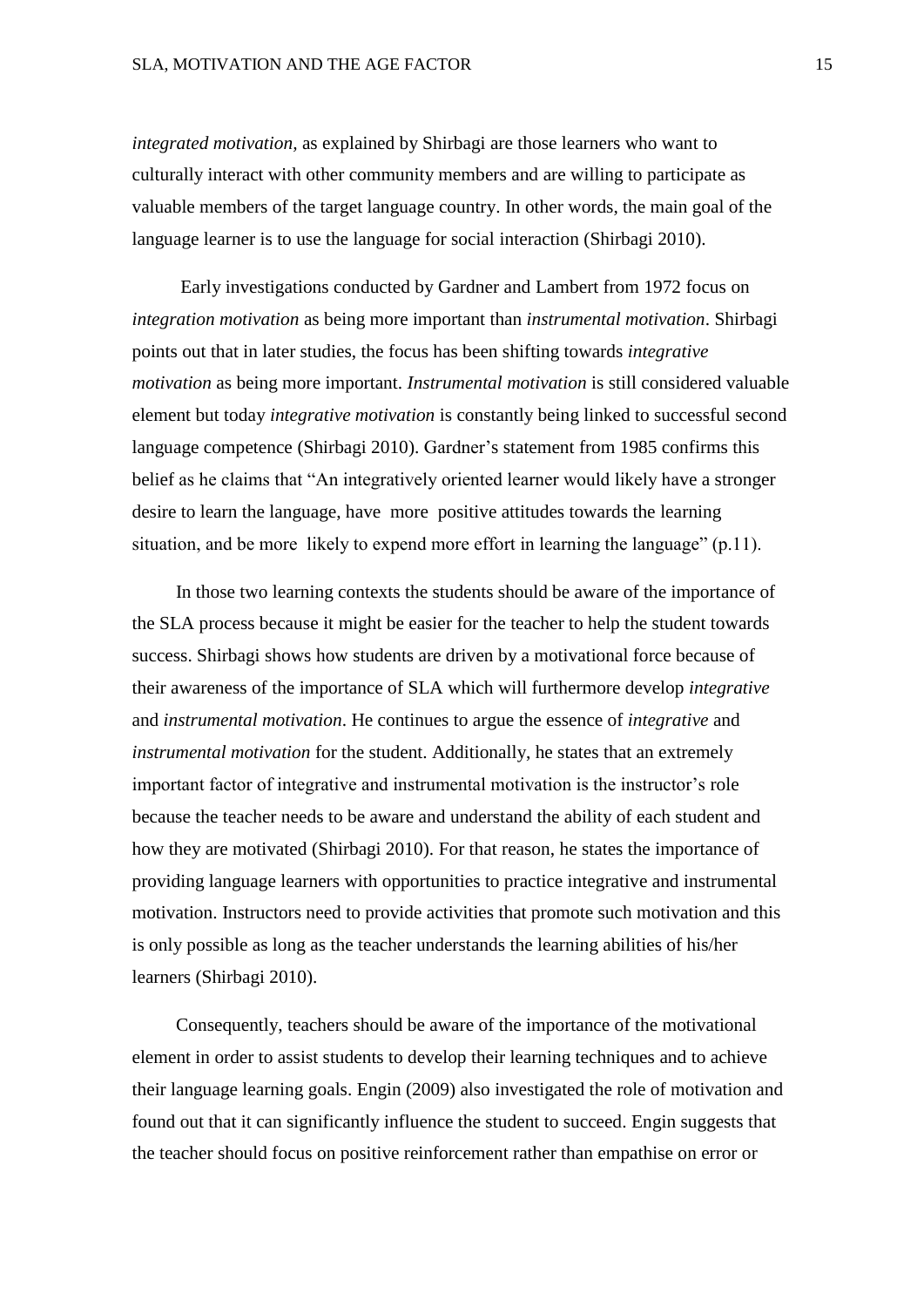negative motivation which can decrease the learner's ability to succeed. Also, he continues and says that implement positive motivation during the learning process will benefit the learner more from learning the target language. Students need to receive enough motivation and the instructor needs to make his students aware of their learning expectations (Engin 2009). Motivation is an important factor that needs to be discussed in terms of SLA but the learner also needs to be provided with proper learning environment.

#### **5.2 Natural Setting and Instructed Setting**

It is extremely important to be aware of the natural and instructional settings, in order to investigate the effect of the methods in relation to age factor. It is essential to understand the two settings to be able to implement the methods in the learning period and for the learner to be able to succeed. In Munoz (2010), she heavily favours the natural setting and points out the negative elements of instructed setting. Her point is that in instructed setting the instruction is limited to 2-4 sessions per week of approximately 50 minutes each session. Also, the target language exposure is extremely limited in addition to the target language not being used as form of communication between learners and tutor. Moreover, the oral fluency of the teacher in the target language might be limited and at last the language is not spoken outside of the classroom (Munoz 2010). Just by pointing out the differences between the two setting, it is easy to notice that exposure to the target language is a significant factor in any language acquisition. Traditional *instructional setting* focuses on the language itself rather than the use of the language. But in regards to age and sufficient exposure, one might think that it is better to start as early as possible in order to succeed in language acquisition. As pointed out by Munoz, there are differences between the two learning setting and she explored further four aspects that need to be discussed regarding the effect on age in second language acquisition as she doubts whether "the younger, the better" is better or not.

To conclude if "the younger the better" is true, Munoz mentions four crucial asymmetries between the natural approach of learning and the instructed setting approach. Past results of the effect of age and natural setting indicate that young learners tend to outperform older learner in many different skills (Munoz 2010).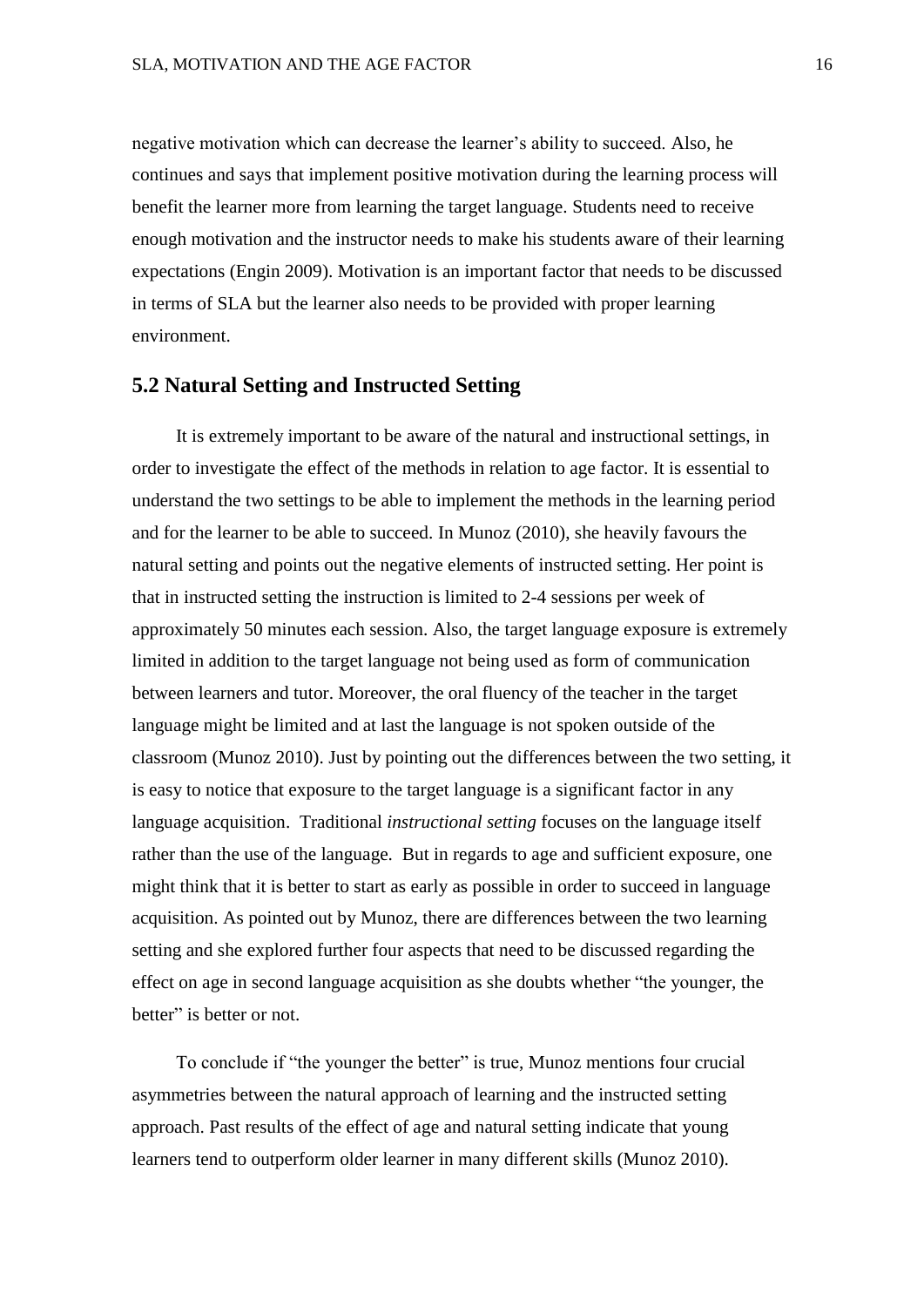However, other studies cited by Munoz show that the primary focus has been to compare learners in *natural setting* and that older language learning starters in most cases outperform younger starters in short period of time. The reason for this, as argued by Munoz, is that the older learner becomes a more efficient learner in the earlier stages of the learning process and tends to advance much faster than the younger learner. Furthermore, young learners might start slower to learn the language but in the long term they acquire a superior proficiency level that can be compared to almost nativelike language skills (Munoz 2010). The fact that the older students are more efficient learners than the younger ones leads to the conclusion that "if the older learners' advantage is mainly due to their superior cognitive development, no differences in proficiency are to be expected when differences in cognitive development also disappear with age" (Munoz, 2006, p. 34). This clearly demonstrates that older starters in instructed setting seem to have advantage over younger starters and as Munoz (2010) argues when she summarizes the results from the BAF Project that focused on investing if age has any effect on foreign language learning:

"in an instructed foreign language learning setting an early start does not automatically confer an ultimate attainment advantage. This may be considered to be a crucial age-related difference between a foreign language learning setting and a naturalistic language learning setting"(p. 43-44).

Munoz furthermore claims that the early beginning learning process cannot play the same role in both of the learning contexts. It is obvious that the amount of exposure is significant factor in second language acquisition. However, she explains that the "parallelism between age effects in a naturalistic language learning context and in an instructed language" (p. 43) indicates that the time that the learner spends in the target country (living and learning) comes to an end as a measurement tool of L2 proficiency level. Clearly, she points out that this will not happen in a classroom environment with a language exposure that is nowhere near the same as in a natural learning environment. This leads to an interesting fact from Alderson (1999) that Munoz refers to and explains that research have shown that the connection between the time spent learning a language and the level of proficiency is not always linear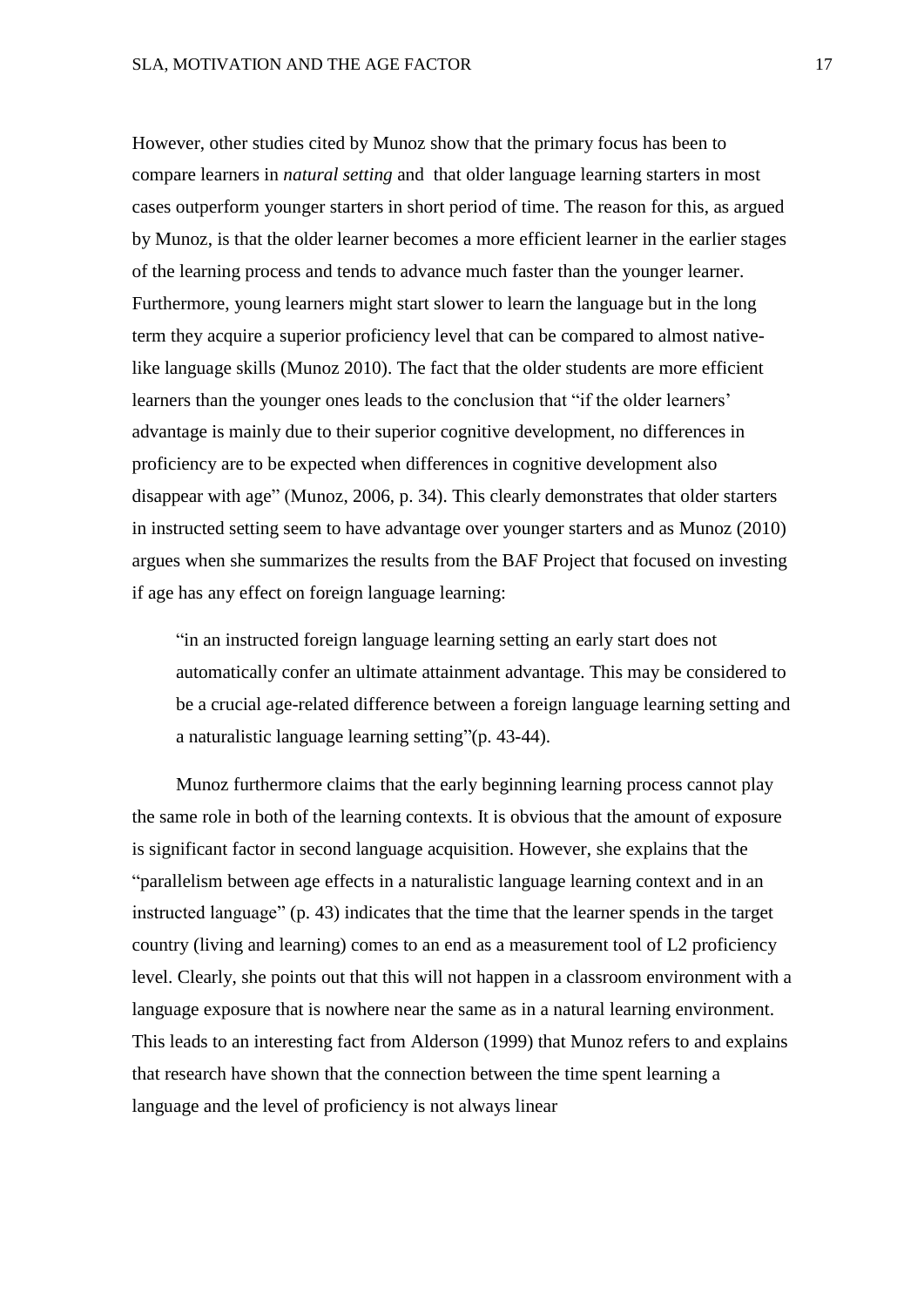Continuing with Munoz's discussions from 2010, she states that "the long term advantage of younger starters is not found in a foreign language learning setting" (p. 46). Pursuing this further, she states that instructed language learners are missing the important exposure that naturalistic context environment provides to the learners. In other words, students in instructed environment do not have the same access to the amount of quality exposure to the language. As Munoz claims, this lack of exposure results in children not being able to benefit enough from the learning concepts that they are acquiring. On the other hand, direct teacher instructions (instructed context) favours older learners because they are more efficient learners and they know what the teacher is expecting from them and also they are more aware of their learning outcomes (Munoz (2010).

At last, Munoz's argument regarding "the younger the better" and taking into account all the past studies that favours natural context of learning, the earlier might be better but it has to be followed with motivation and enough exposure to the target language. Therefore, the amount of exposure and motivation are key elements in SLA. Additionally, instructors should always provide learners with enough opportunities to practice the language in various L2 social contexts. Munoz compares a young second language learner in an instructed learning context and an older language starter in a natural learning context and showed that the natural learner outperformed the instructed one. She claimed that the reason was that the natural learner receives constant exposure from the social environment and therefor will be a more successful language learner than the younger one who does not receive any target language exposure. She argues that the quality of the exposure to the target language has a significant influence on the effect of second language learners. Moreover she points out that this particular influence "explains the older learners' persistent advantage in rate of learning as well as the difficulty that younger learners have to show any long-term benefits due to an early start in a school setting." (Munoz, 2010, p. 39)

#### **5.3 Educational Context and Cultural Context**

In order to investigate the roots of motivation in second language acquisition it is essential to discuss both the *educational context* (classroom learning) and the *cultural*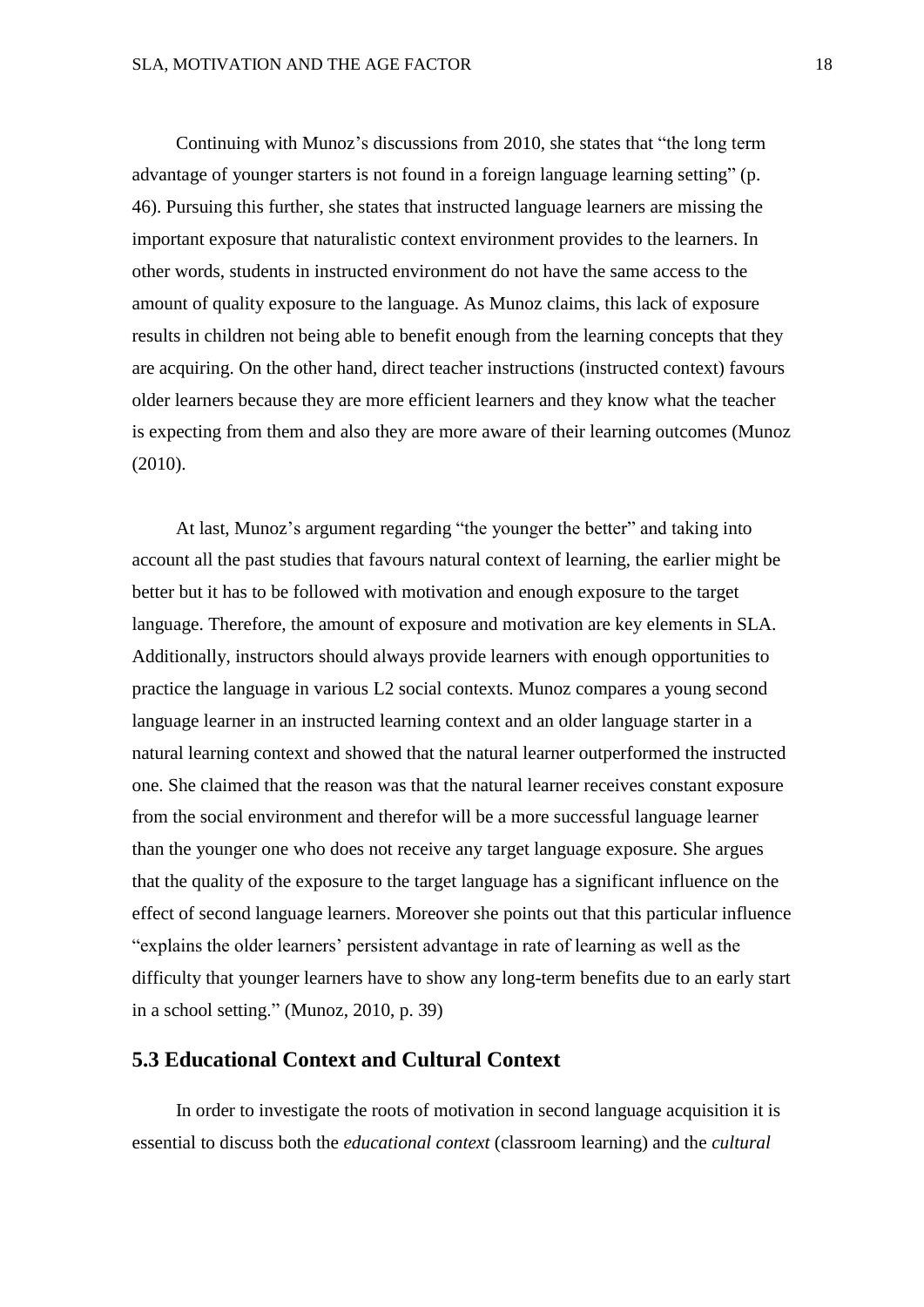*context* (outside the classroom). Gardner(2000) shows how complex it is to study a second language that involves learning exotic cultural concepts such as new vocabulary, pronunciation and language structure while other school subjects focus on parts that the learner can relate to his own culture (Gardner(2000).

The *educational context* is the environment that the learner is familiar with. There are factors in the *educational context* that can contribute to greatly influence the learning during SLA. The expectations of the school system, quality of the language program, classroom environment, materials used in class and the curriculum are among few factors that Gardner (2000) considers being influential elements of motivation in SLA. The *Cultural Context* is reflected in the learner's ability to express attitude, beliefs, personality, characteristics, expectations, ideals, etc. Gardner (2000).

It might be easier for adults to learn a second language because they are more aware of their learning process and more aware of what kind of results they want to achieve. On the other hand, language environment seems to play an important role in this case as children might catch up native-like accent much quicker and better than adults if they are learning the language in the natural way such as when they participate in the community rather than in the classroom (Gardner 2000). Consequently, Gardner suggests that since the learner will be motivated by various elements and attitudes that exist in the *cultural context* such as values, meaningfulness, awareness of the learners learning potential, differences in personality. For that reason, he claims that "the cultural context can have an effect on the individual's ultimate success in learning the language" (Gardner, 2000, p.6). Pursuing this further, his discussions leads to the point that *educational context* and *cultural context* are not independent elements and do not influence each other. Interestingly, *cultural context* can influence the learner's attitude towards the classroom environment and *educational context* can have an effect on the learner's integrativenes. Key element in Gardner's investigation is his assumption that the *educational context* plays a significant motivational role as the learner has built up attitude toward the learning situation*.* This is extremely important because within the *educational context,* this attitude is the factor that influences the individual level of motivation (Gardner 2000).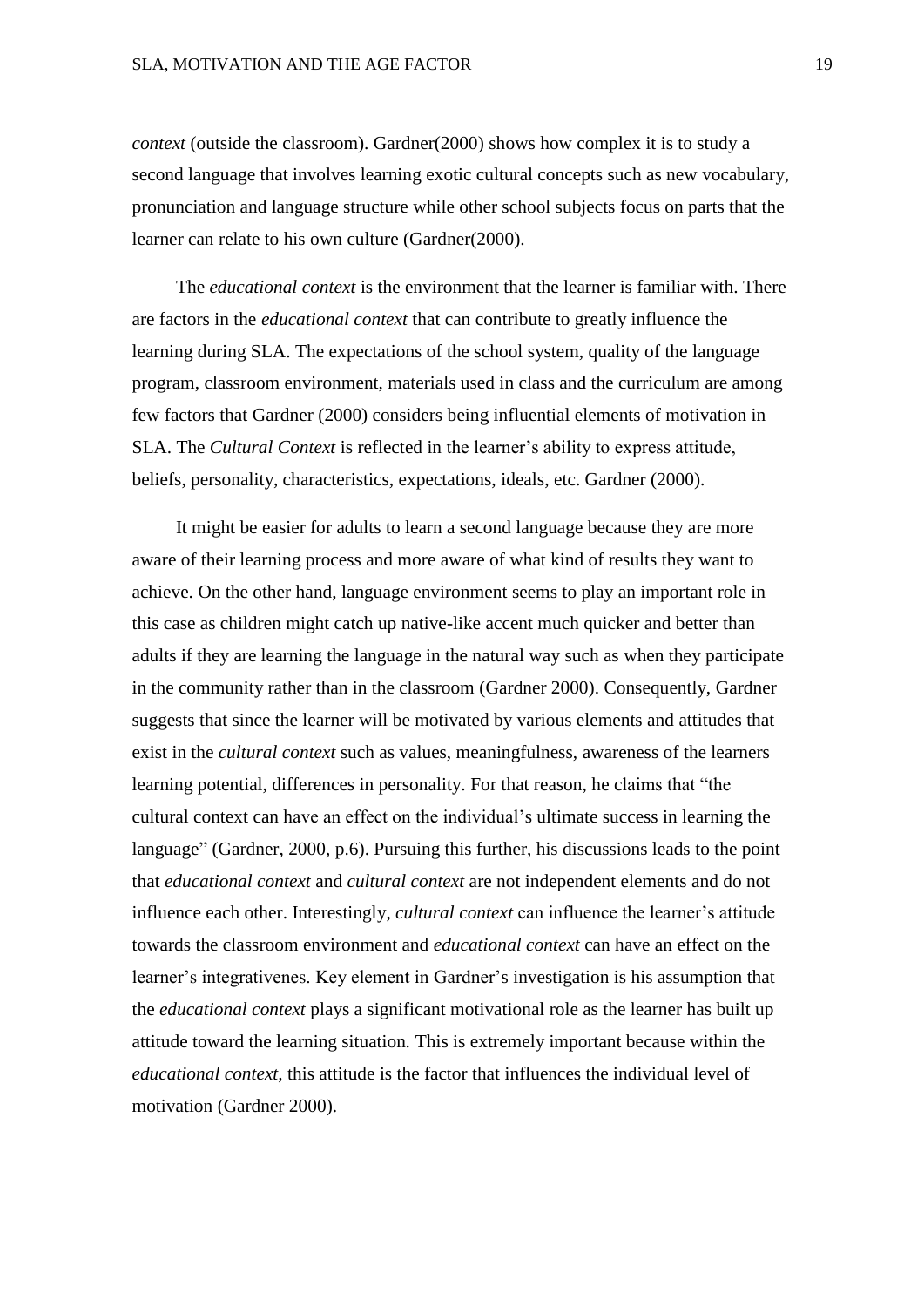Over the years, Dörnyei (1994) has been investigating the motivation within the educational context and moreover he has been looking at factors that affect second language learners' motivation. One of the factors discussed by him is the role of the teacher in the classroom. He explains how the teacher is considered to be one of the most significant parts of L2 learners' motivation because of the many roles that he has in the classroom. The teacher is not only considered an instructor but also a role model, motivator, mentor, consultant. In fact, the role of the teacher should be to engage the student into the learning process so the student can benefit and gain successful competence in the target language (Dörnyei 1994). Also, more recent discussion from 2001 by Dörnyei, he empathises that the motivational effectiveness of the teaching strategies should highly depend on the perception that the students have on teaching strategies. Additionally, he went further than Gardner and investigated the elements in the language learning process that affects learner motivation and additionally constructed a framework of L2 motivation based on three key elements of L2 learning in education context. Dörnyei's framework from 1994 is divided into three sections of levels; *language level, learner level, and learning situation levels*. *Learning situation* level is then subdivided into three more levels:

- *Course-Specific Motivational Components*; which involves learner's interest, expectancy and satisfaction.
- *Teacher-Specific Motivational Components*; involving the student's desire to please the teacher. Authority type (controlling vs. autonomy-supporting) and Direct Socialization of Motivation (includes modelling, task presentation and feedback)
- *Group-Specific Motivational Components*.

With his framework idea, Dörnyei suggested that the L2 teacher should be aware of students learning ability and needs as mentioned earlier. He agrees that the teachers should be more of a facilitators rather than authorities and he stresses the importance of promoting learner autonomy. In conclusion, he empathises on the importance of using proper teaching strategies to motivate students towards successful language competence (Dörnyei 1994).

#### **5.4 Motivation in the Learning Environment**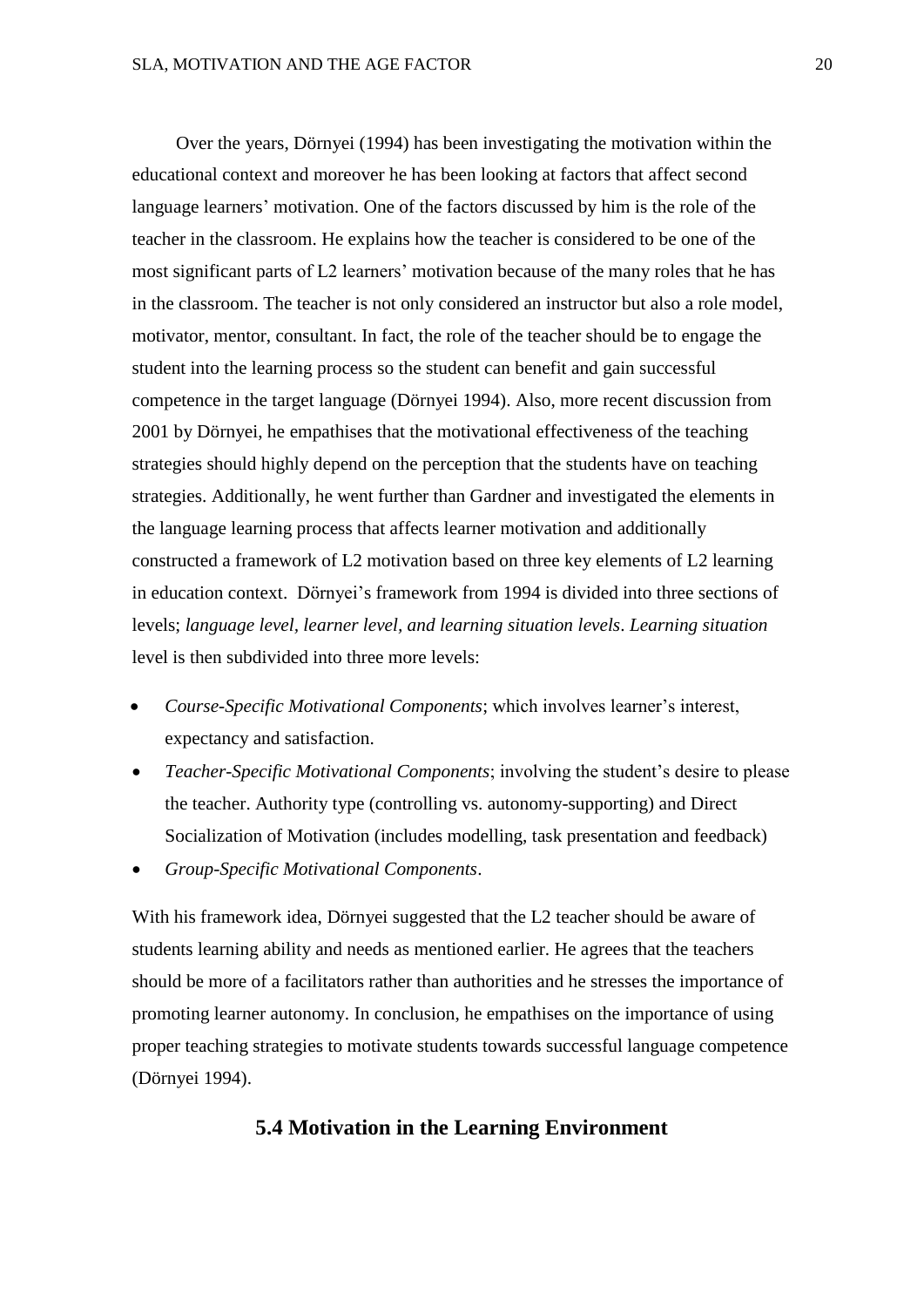Although earlier studies suggest that age is an important influential factor in gaining complete SLA competence, motivation seems to be key element in the learning process. However, Gardner (2007) says that "Motivation to learn a second language is not a simple construct. It cannot be measured by one scale; perhaps the whole range of motivation cannot be assessed by even three or four scales" (p. 10). Moreover, he proposes the question why motivation plays so important role in learning a second or foreign language and explains that children that come from bilingual home easily learn two languages. Additionally, they seem to be capable of understanding, write and read the language properly (Gardner 2007). There has to be some sort of motivation involved in SLA, weather it concerns young learners or adults. The question how motivation is fostered leads to another important aspect of SLA, which involves the learning environment of the student, whether it is classroom instruction or simply a cultural participation.

There have been numerous studies conducted over the years that deal with the learning environment and motivation. That is to say, to find out if classroom environment or cultural participation is more motivating among learners to gain complete second language acquisition. Kissau (2006) explored the field of motivational environment and focused on motivation theory in his study in Canada. He points out how studies of second language (L2) motivation from the past 30 years have evolved by stating that societal approaches dominated the research of 1970s and 1980s but has gradually changed to an approach that focuses on the classroom based environment of the L2 learner.

Kissau agrees with Gardner (2007) regarding the influential aspect of motivation in language learning. He moreover claims that Gardner is one of the most exceptional researchers in the field of SLA area who claims that motivation is considered to be the most influential factor in learning a new language (Gardner 1985). Later study conducted by Gardner in 2001 and cited by Kissau (2006) where Gardner claims that the attitudes toward the learning situation are key elements for motivation but it is the motivation that is responsible for the achievement. Gardner stated that language learning success was determined by the attitude of the learner toward the target language and country. Like Kissau mentions, Gardner categorized learners as being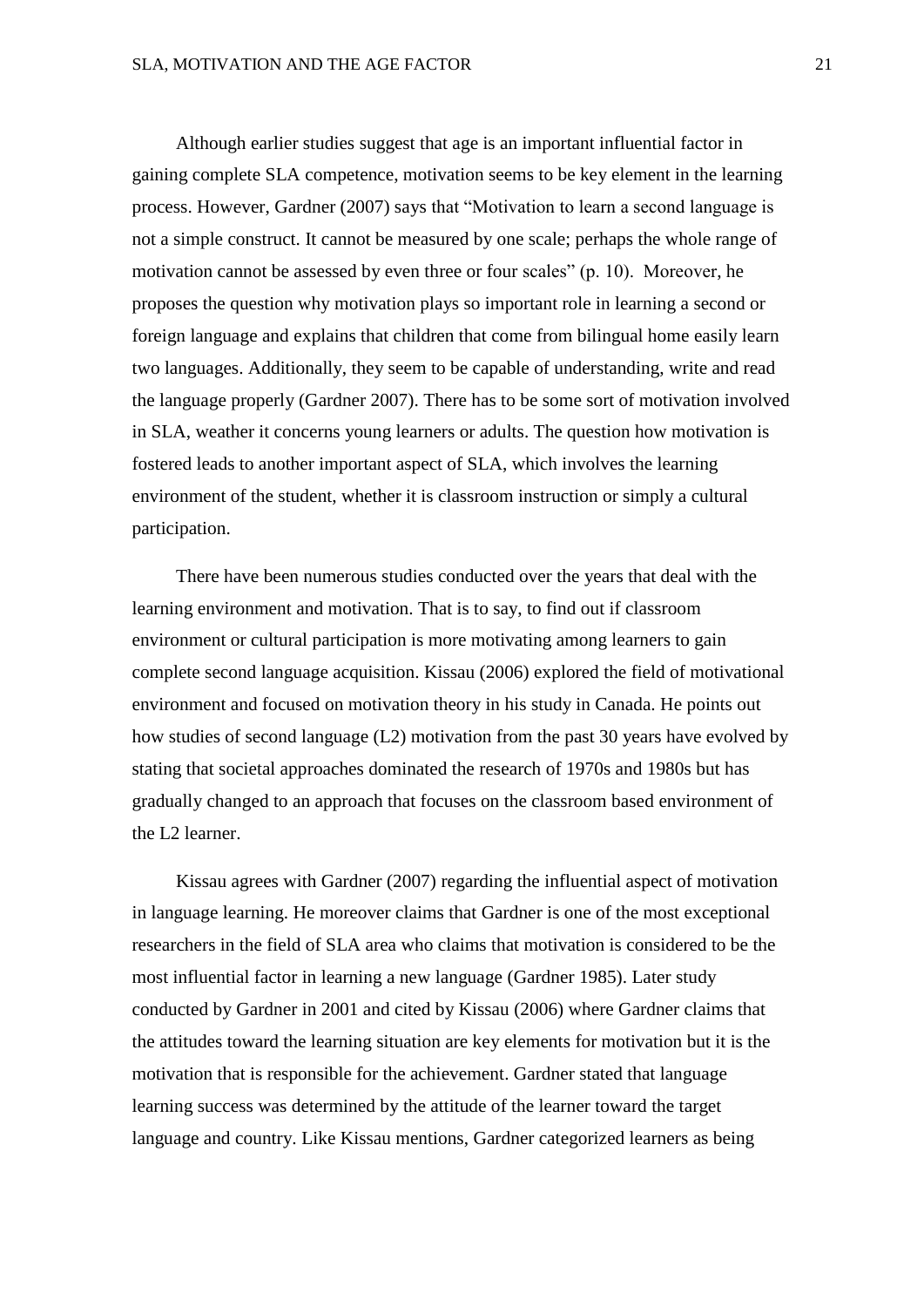*integratively* or *instrumentally oriented* meaning that they are *integratively oriented* if they have positive attitudes towards culture and language of the target country. On the other hand, those who are considered *instrumentally oriented* are students who learn in classroom environment (Kissau 2006). Gardner (1985) supports his claims and says that if a student is showing positive attitude towards the culture and people who speaks the language that the student is learning, then it will be an important determinant for success. However, researchers have been calling for more investigations on classroom approach to L2 motivation that involves more input from the classroom instructor.

## **5.5 Motivation and Young Learners in the Classroom**

As pointed out in this paper, it has been explored if it is better to start learning second language when you are young. Discussions have been debatable and there seem to be no unambiguous results that declare if "the younger the better". Moreover, those who favour "the younger the better" argue that young learners easily achieve second language from what it seems almost effortless, they are interested to learn, motivated and curious to participate in creative activities (Nikolov and Djigunovi'c 2006). Furthermore, scholars favouring the statement say that children learn by doing, and are not conscious about the learning process, contrary to old learners who are more aware of what is expected of them. This will lead to the fact that the second language acquisition in young learners is more natural (Halliwell 1992, Cameron 2001).

As for the motivational aspect of young learners towards SLA, they generally have more positive attitude towards SLA and are highly motivated. Nikolov (1999) has been exploring the field of SLA among young learners and has showed that motivation is normally high at the beginning but tends to decrease with time. Therefore, as discussed earlier, it is extremely important to provide young learners with supportive learning environment at the very beginning of the learning process. Therefore, the teacher plays a significant role during the learning period. However, as they grow older, the impact changes and other factors seem to influence the ups and downs of young learner's motivation (Djigonovic 2012).

Despite these findings, there are not yet any sufficient evidences that indicate it is more beneficial to start language learning at an early stage but results has shown that it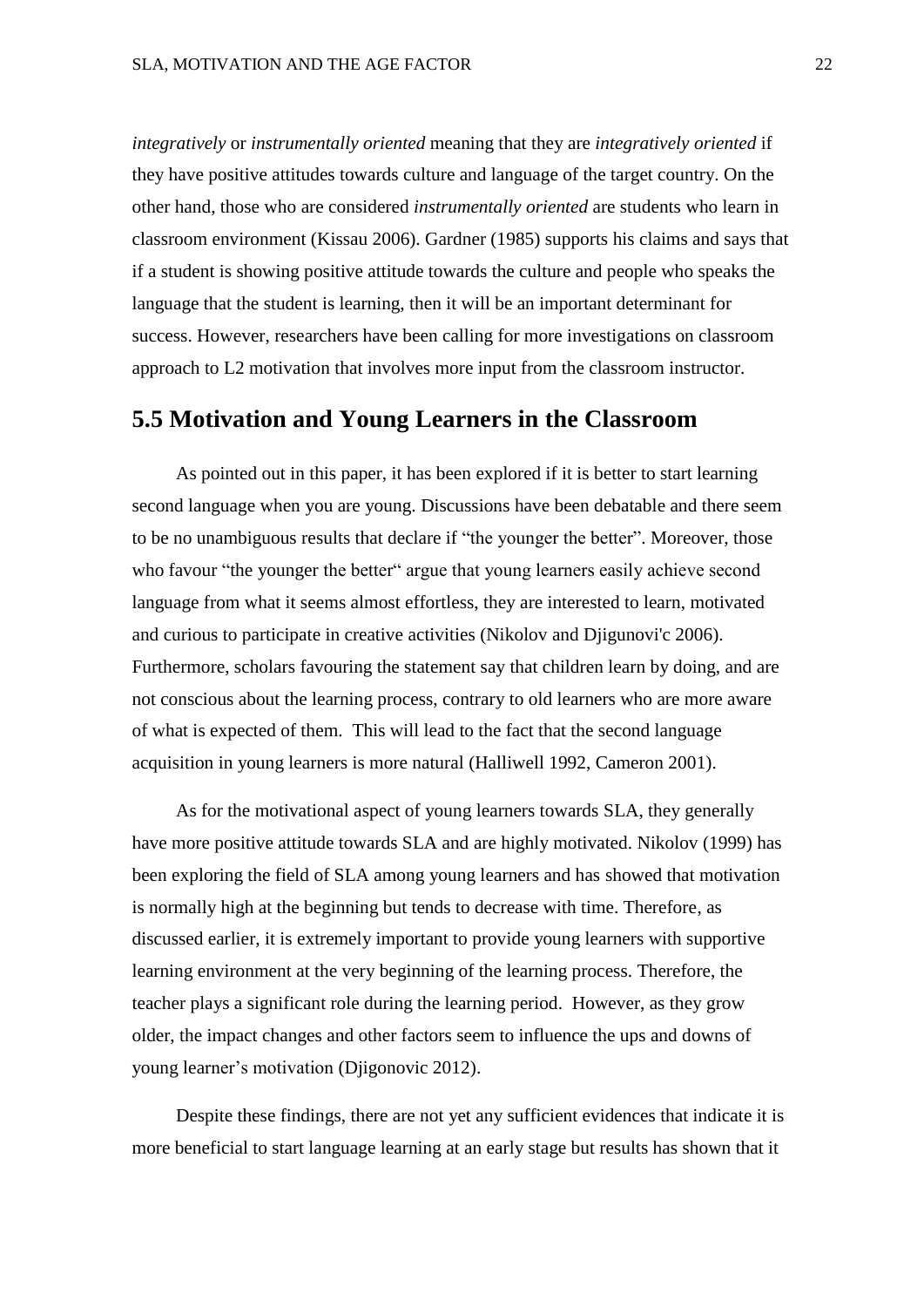could be beneficial to start early although (contrary to what has been discussed earlier) the benefit is not noticeable. Although it has not yet been proofed significantly that "the younger the better", Torfadóttir and associates expose that there is great interest in adapting foreign/second language at an early stage in Europe for example. In fact, to motivate young learners in the language process and provide them with positive attitudes towards the target language it is extremely important to look at the factor that influence the learning process. They continue by explaining that there are certain conditions that need to be present during the language learning process. Students need discipline, repetition, support and motivation to learn a new language. Students need opportunity to listen to the target language as much as possible (Torfadóttir, et al., 2006). As a matter of fact, one motivational aspect of SLA in young learners is to make the classroom environment alive with pictures, posters, flashcards and real objects that stimulate the learning. Moreover, they argue that the exposure needs to be sufficient and the more students listen, the better they get used to hear the language. Because when students constantly hear the language, they get used to it and they start to feel more confident using the language, or at least try to use it. The instructor should use the language at all times and make simple instructions and a lot of repetition because with time children tend to absorb the language unconsciously. Despite the importance of using the target language as much as possible, it can be essential to switch to mother tongue in order to explain better more complicated instructions (Torfadóttir, et al., 2006).

It is evident that young learners need opportunities to explore the language inside the classroom and practice it in a social context. It is generally believed that the language is learned by doing, children learn the language through games, singing, movements and imitation games (Torfadóttir, et al., 2006).The methods used in the classroom can have significant influence on how young learners learn the second language and the type of vocabulary used can influence their learning process. Therefore it is important that the instructor uses variety of teaching methods and topics to use in the classroom because children learn from their teacher and tend to absorb the accent and vocabulary of the teacher as discussed by Torfadóttir and associates. Besides, if the target language is supposed to be used in the classroom, it is important to make the young learners used to the language inside the classroom and emphasize that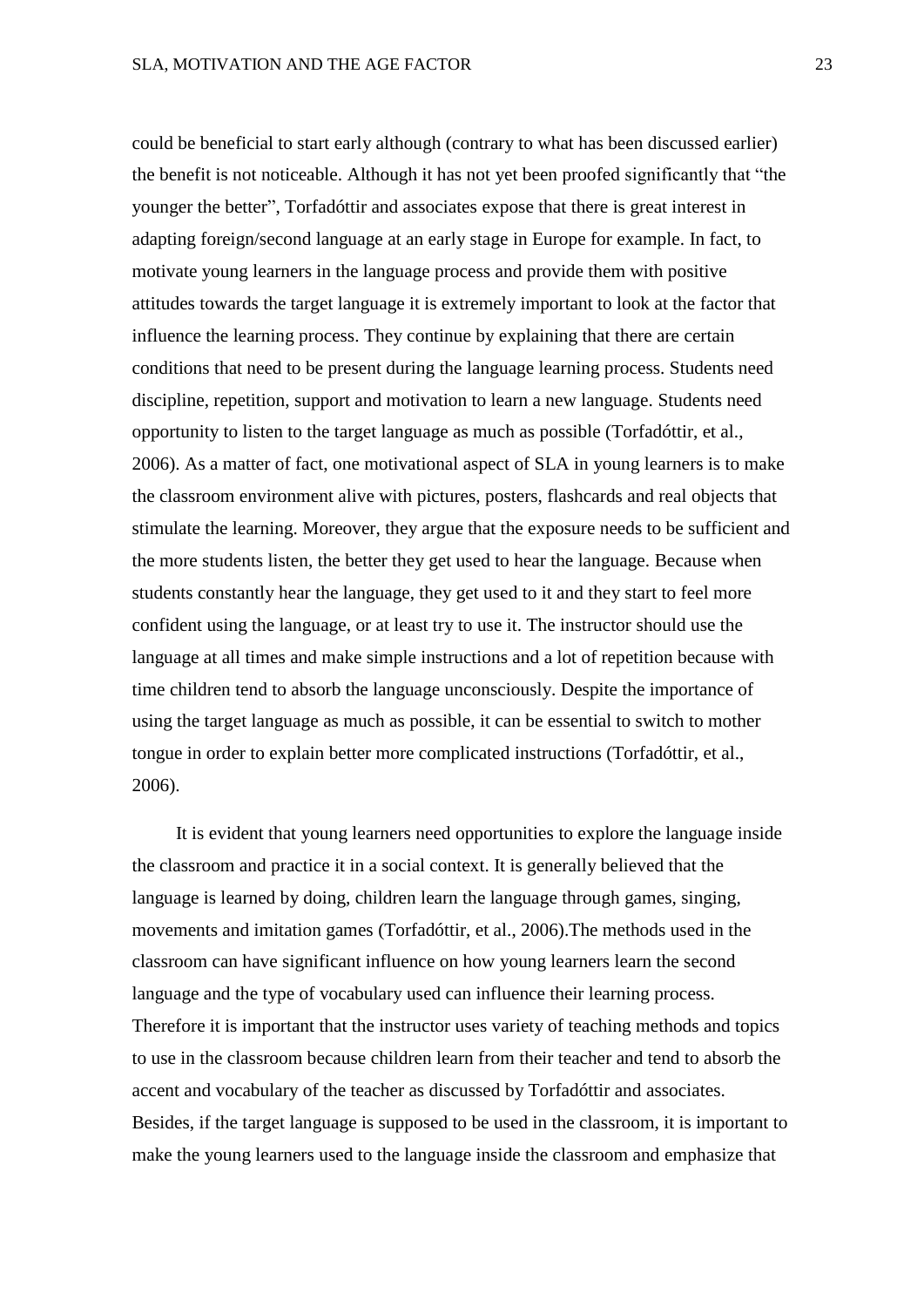the target language will only be used and also that it is all right to make mistakes. Alternatively, if the teacher always uses the language in the classroom he will influence and motivate students to practice it and use it as well. Furthermore, motivation plays an important role in second language acquisition and it influences the learner. If he is not interested in the subject or topic, it is likely that he will not succeed. Studies conducted by Torfadóttir and associates have demonstrated that motivation and a positive attitude towards the target language tend to lead towards better grades.

Interestingly, it is important to focus on the teaching methods and supportive classroom environment in order to engage the student into the learning process. The teacher's responsibility is extremely important in this case. The instructor needs to provide students with proper learning environment so that students can feel confident in exploring the language. In order for this to happen, the instructors need to be properly trained because the teacher sets the groundwork for the student's future and therefor he needs to motivate the student with the suitable tools to build on the future success of learning the language (Torfadóttir, et al., 2006).

### **6.0 Conclusion**

Although the hypothesis about "the younger the better" and the debate about if learning a second language at later stages in life is not effective, it is interesting to note from the discussions in this paper that the main factor seems to rely on the language exposure along with motivation and the type of learning environment that is provided to the learner. For best second language attainment it seems to be beneficial to be culturally involved in the target language. Young language learners who are starting to learn a second language seem to outperform older learners but it has been pointed out here that over the long run the older students are more effective learners if they are provided with the sufficient target language exposure and motivation. Larson-Hall (2008) showed us that there is no linguistic advantage of SLA when having in mind the hypothesis "the younger the better". The amount of exposure to the target language is extremely important element in this case and Larson-Hall (2008) among others conclude that age does play an important role in SLA but certain conditions need be present such as sufficient exposure to the target language and motivation. Almost any second language learner who is provided with sufficient exposure to the target language will outperform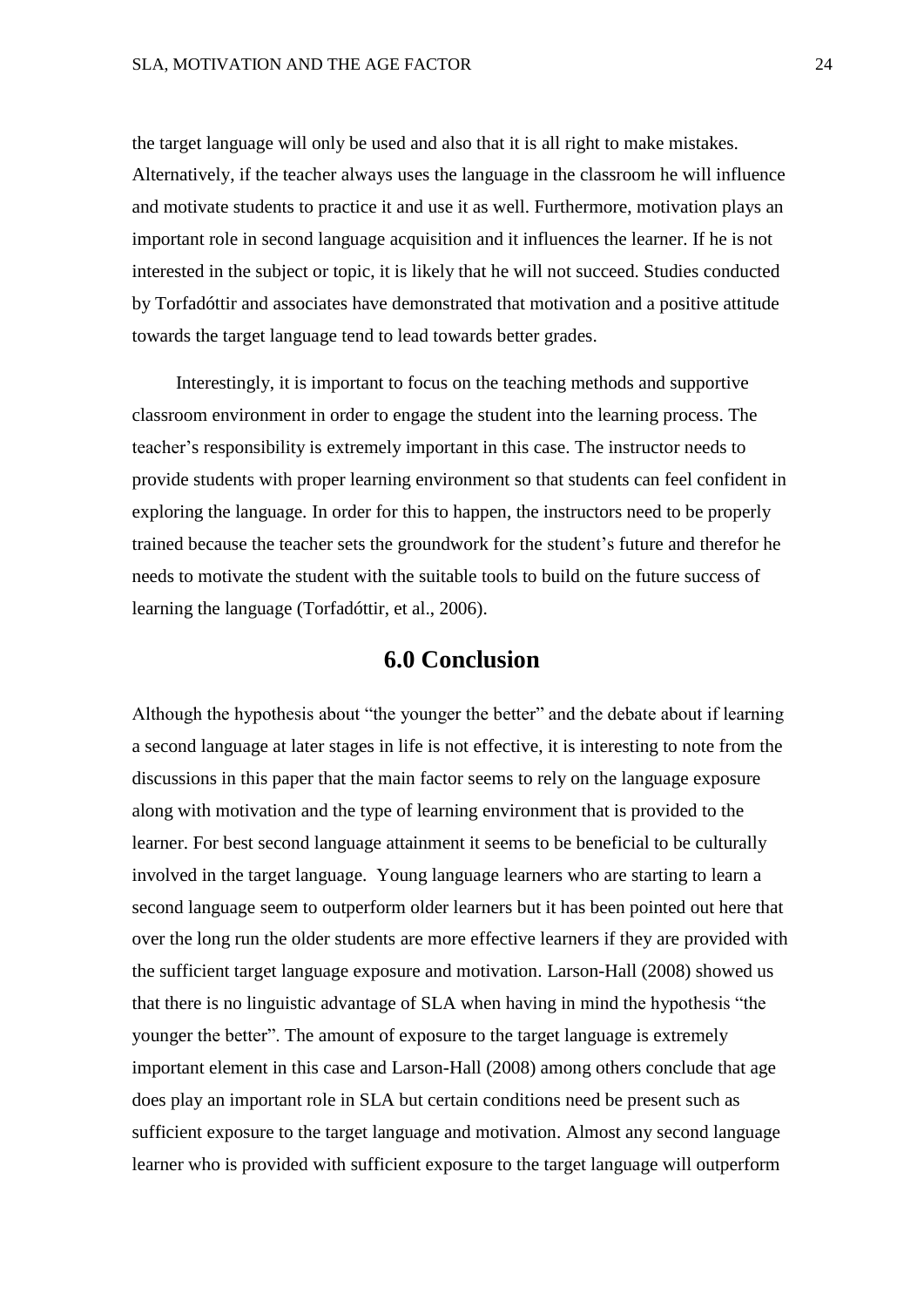those who are not giving the opportunity to practice the target language in a social environment. To influence second language learners the teacher's role is extremely important to achieve complete SL competence. Gardner and Lambert (1972) argued that motivation is an extremely influential factor in successful second language acquisition. Moreover, by involving motivation in the learning process it will benefit the learner from learning. Gardner (2000) also favours the idea that students who are motivated in the cultural context will be more successful in SLA than those who practice instructional way. It is almost impossible to declare based on current data that starting young to learn second language is better than to start at later stage in life. The reason is the amount of participants in every research. For that matter, it is hard to generalize that young is better if for example 2000 participants in few schools are supposed to conclude the hypothesis. There is a huge demand for bigger and broader research on age and SLA and this topic will always be debatable although there are excellent scholars out there that have investigated the age factor, motivation, exposure and the learning environment in SLA.

In conclusion, "the younger the better" hypothesis, as mentioned above, is not always true because Munoz provided several evidence that if sufficient exposure is not available for young learners, they can lose their advantage and it might prevent them from benefit from the learning. As a final point, the age might play an important role in SLA and earlier might be better but for that to happen, there has to be motivation and sufficient exposure to the target language for the learner to benefit from. In other words, for successful SLA, exposure and the role of motivation seems to be more significant than the age factor.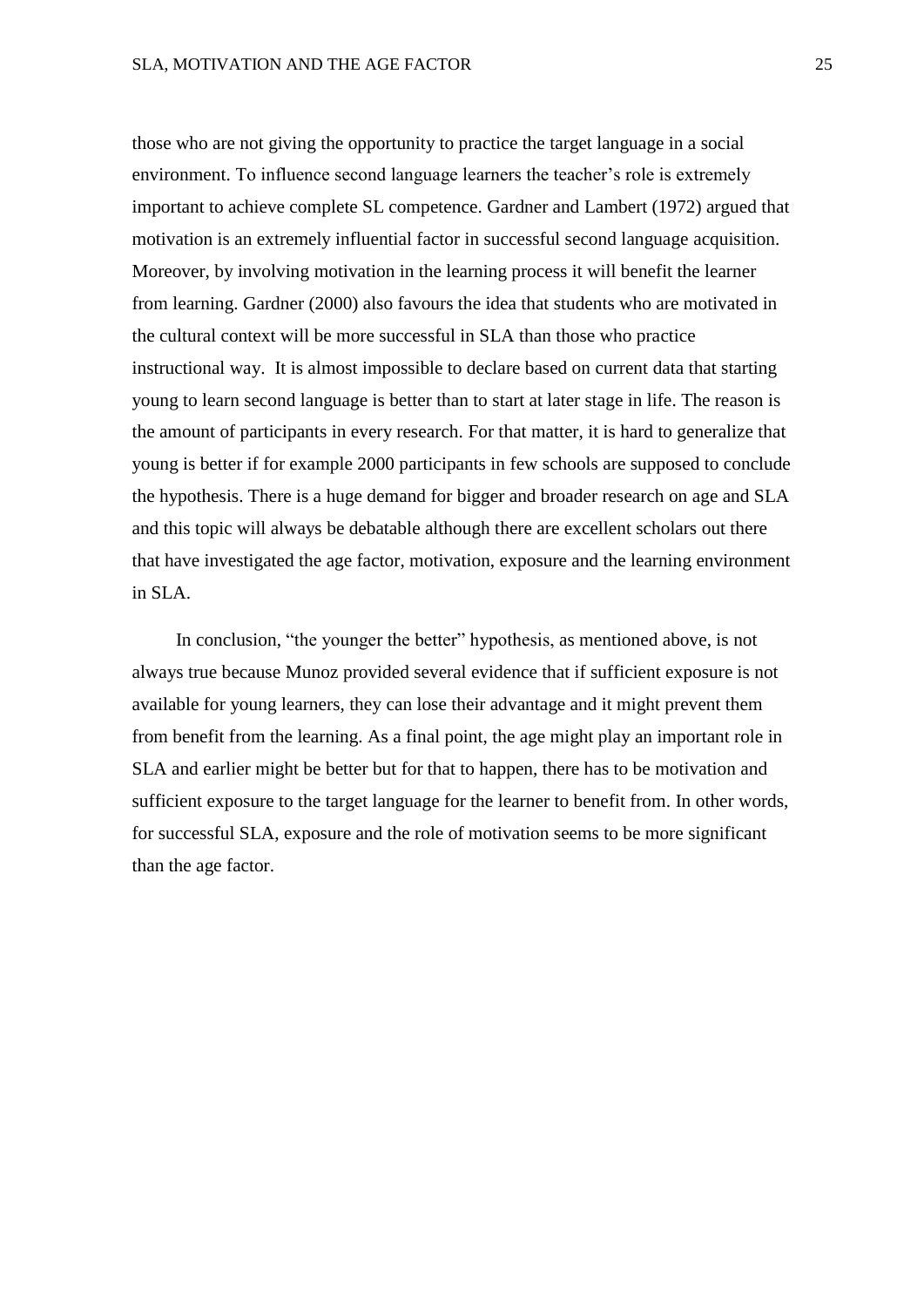#### References

- Alderson J.C. (1999). Exploding myths: Does the number of hours per week matter? Paper presented at the 9th IATEFL-Hungary Conference in Györ. [online]. Retrieved from http://www.examsreform.hu/Media/konyvPart2/Chapter%2017.pdf
- Bialystok, E. (2001). *Bilingualism in development: Language, literacy, and cognition*.
	- Cambridge, UK: Cambridge University Press.
- Bongaerts, T., Planken, B., & Schils, E. (1995). Can late starters attain a native accent in foreign language: A test of the Critical Period Hypothesis. In D. Singleton and Z. Lengyel (eds) *The Age Factor in Second Language Acquisition.*  Clevedon: Multilingual Matters.
- Brown, H. D. (2002). *Principles of language learning and teaching*. White Plains, NY: Longman.
- Brown, H. D. (2007). *Principles of language learning and teaching.* White Plains, NY: Pearson.
- Cameron, L. (2001). *Teaching languages to young learners*. Cambridge: Cambridge University Press.
- D'Anglejan, A., Renaud, C., Arseneault, R. H., & Lortie, A. M. (1981). *Difficultés dapprentissage de la langue seconde chez limmigrant adulte en situation scolaire [Second language learning difficulties in adult immigrants in a school situation*. Quebec: Centre international de recherche sur le bilinguisme, University of Laval Press. Cited in L. Seright (1985) Age and aural comprehension achievement in Francophone adults learning English. *TESOL Quarterly* 19, 455–73.
- Djigunovic, J. M. (2012). Attitudes and Motivation in Early Foreign Language Learning. *Centre for Educational Policy Studies Journal*, *2*(3), 55-74. Retrieved from www.cepsj.si/pdfs/cepsj\_2\_3/cepsj\_2\_3\_pp55\_mihaljevic djigunovic.pdf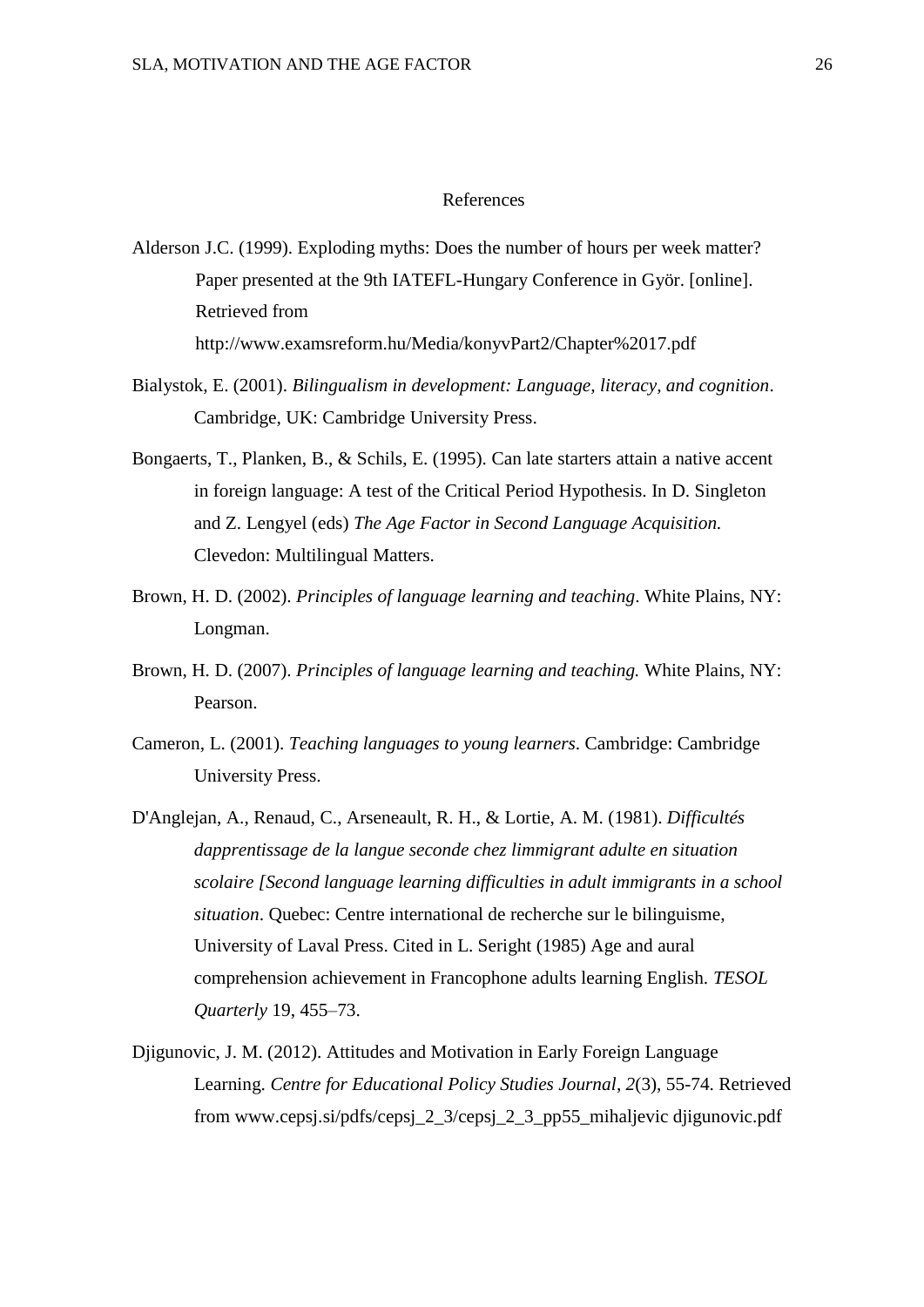Dörnyei, Z. (2001). *Teaching and researching motivation*. Harlow, England: Longman.

- Dörnyei, Z. (1994). Motivation and motivating in the foreign language classroom. *Modern Language Journal* , *78*(3), 273-284. Retrieved from http://mailer.fsu.edu/~jkeller/EDP5217/Library/Curiosity%20&%20Attention/ Attention/Dornyei(1994)%20Foreign%20Language%20Classroom.pdf
- Engin, A. O. (2009). Second language learning success and motivation. *Social Behaviour and Personality*, *37*(8), 1035-1045. Retrieved from https://www.google.com/url?sa=t&rct=j&q=&esrc=s&source=web&cd=1&ved =0CDQQFjAA&url=http%3A%2F%2Fweb.hanu.vn%2Fdec%2Ffile.php%2F1 %2Fmoddata%2Fforum%2F125%2F1485%2FSECOND\_LANGUAGE\_LEAR NING\_SUCCESS\_AND.pdf&ei=74d\_Uc2WBcnj2AXp4YCwDw&usg=AFQj CNHEl6zGFXOnGT-1j0SUF-0cZ9MJZQ&bvm=bv.45645796,d.b2I
- Ervin-Tripp, S. M. (1974). Is second language learning like the first? *Tesol Quarterly*, *8*(2), 111-27. Retrieved from http://www.jstor.org/discover/10.2307/3585535?uid=3738664&uid=2&uid=4& sid=21101966244933
- Espinosa, L. M. (2008). Challenging common myths about young English language learners. *Foundation for Child Development*. Retrieved from http://fcd-us.org
- Foreign Language. (2013). In The Collins Dictionary. Retrieved from http://www.collinsdictionary.com
- Gardner, R. C., & Lambert, W. E. (1972). *Attitudes and motivation in second-language learning*. Rowley, Mass: Newbury House Publishers.
- Gardner, R. C. (1985). *Social psychology and second language learning: The role of attitudes and motivation*. London: E. Arnold.
- Gardner, R. C. (2000). Correlation, causation, motivation and second language acquisition. *Canadian Psychology*, *41*, 1-24. Retrieved from http://citeseerx.ist.psu.edu/viewdoc/download?doi=10.1.1.136.9968&rep=rep1 &type=pdf

Gardner, R. C. (2007). Motivation and second language acquisition. *Porta Linguarum*,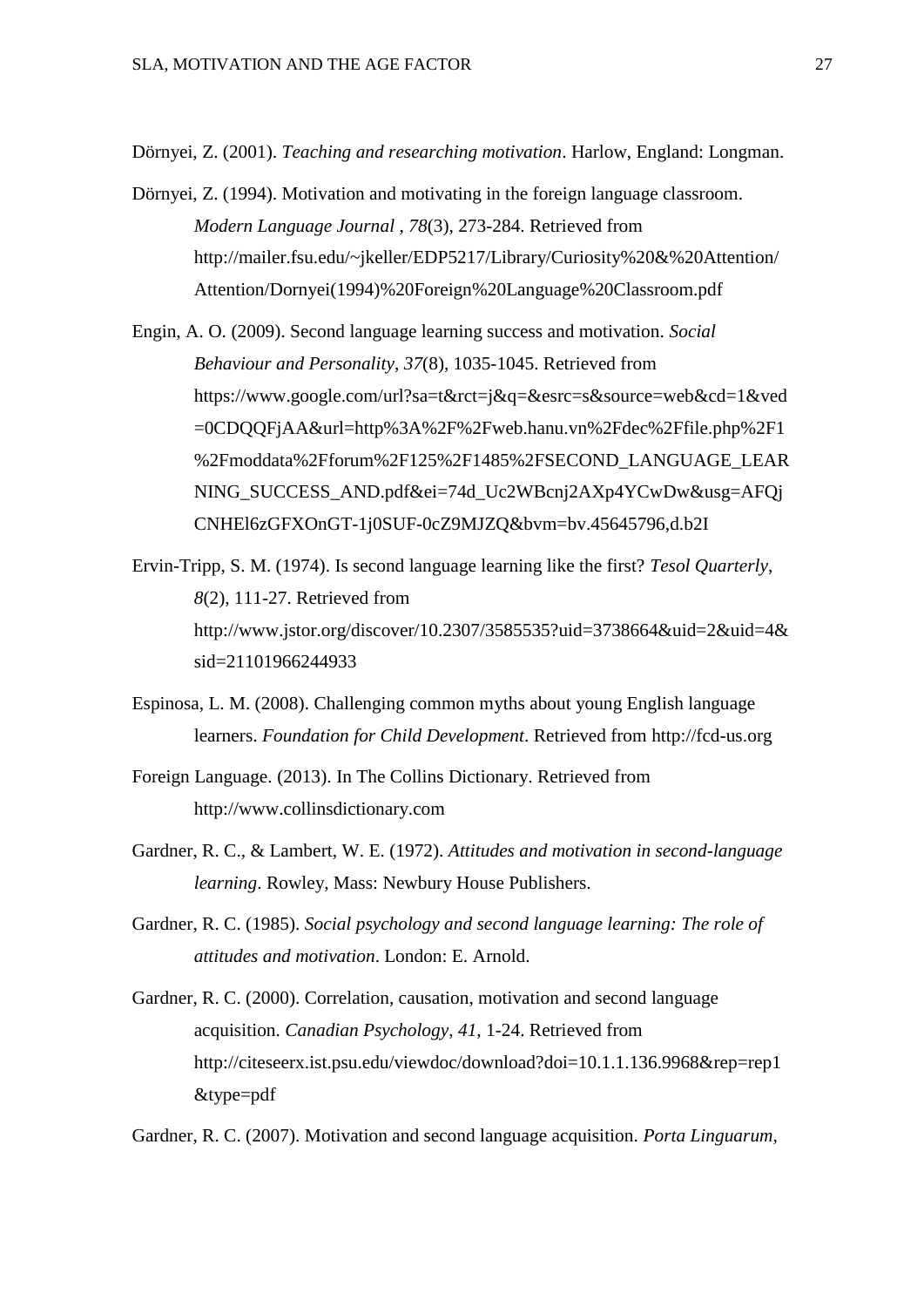*8*, 9-20. Retrieved from http://www.ugr.es/~portalin/articulos/PL\_numero8/1- R%20C%20%20GADNER.pdf

Genesee, F. (2008). Bilingual first language acquisition: Evidence from Montreal. *Diversité Urbain*, 9-26. Retrieved from http://www.psych.mcgill.ca/perpg/fac/genesee/6.pdf

Halgunseth, L. C. (2009). How children learn a second language. In A. Umaña-Taylor, Classroom Diversity and Academic Success, an Online Special Edition. Retrieved from http://www.education.com/reference/article/how-children-learn-secondlanguage/

Halliwell, S. (1992). *Teaching English in the primary classroom*. London: Longman.

- Haynes, J. (2007). *Getting started with English language learners: How educators can meet the challenge*. Alexandria, Virginia: Association for Supervision and Curriculum Development.
- Kissau, S. (2006). Gender differences in second language motivation: An investigation of micro- and macro-level influences. *Canadian Journal of Applied Lingustics*, *9*(1), 73-96. Retrieved from http://www.aclacaal.org/Revue/vol-9-no1-artkissau.pdf
- Krashen S., Long, M. and Scarcella, R. (1979) Age, rate and eventual attainment in second language acquisition. TESOL Quarterly 13, 573–82 Reprinted in S. Krashen, R., Scarcella and M. Long (eds) (1982) Child-Adult Differences in Second Language Acquisition, Rowley, MA: Newbury House.
- Krashen, S. D., & Terrell, T. D. (1983). *The Natural approach: Language acquisition in the classroom*. Oxford: Pergamon Press.
- Kuhl, P. K. (2004). Early language acquisition: Cracking the speech code. *Nature Reviews Neuroscience*, *5*(11), 831-843. Retrieved from http://www.nature.com/nrn/journal/v5/n11/full/nrn1533.html

Kuhl, P. K., Stevens, E., Hayashi, A., Deguchi, T., Kiritani, S., & Iverson, P. (2006).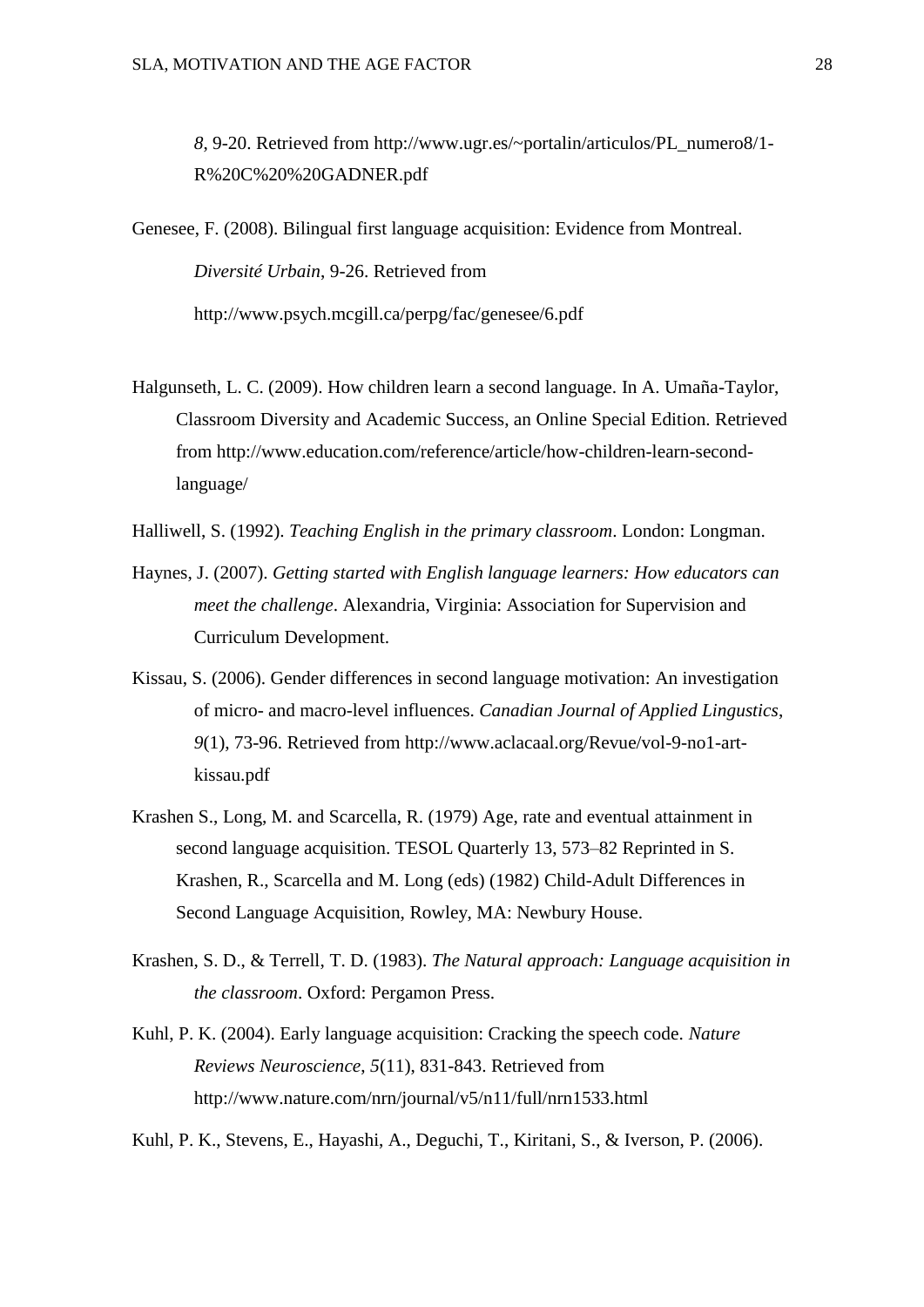Infants show a facilitation effect for native language phonetic perception between 6 and 12 months. *Developmental Science, 9* (2), pp. F13-F21.

- Larson-Hall, J. (2008). Weighing the benefits of studying a foreign language at a younger starting age in a minimal input situation. *Second Language Research*, *24*(1), 35-63. Retrieved from http://peer.ccsd.cnrs.fr/docs/00/57/07/38/PDF/PEER\_stage2\_10.1177%252F0267658307 082981.pdf
- Munoz C. (2006). The effects of age on foreign language learning: The BAF Project. In C. Munoz (ed.),*Age and the rate of foreign language learning*. Clevedon: Multilingual Matters, 1-40.
- Munoz, C. (2010). On how age affects foreign language learning. *Advances in Research on Language Acquisition and Teaching*, 39-49. Retrieved from http://www.enl.auth.gr/gala/14th/Papers/Invited%20Speakers/Munoz.pdf
- Nikolov, M., & Djigunovic, J. M. (2006). Recent research on age, second language acquisition and early foreign language learning. *Annual Review of Applied Linguistics*, *26*, 234-260. Retrieved from http://journals.cambridge.org/action/displayAbstract?fromPage=online&aid=53 0504
- Oller, J. W., & Nagato, N. (1974). The long-term effect of FLES: an experiment. *Modern Language Journal*, *58*, 15-19. Retrieved from http://www.enl.auth.gr/gala/14th/Papers/Invited%20Speakers/Munoz.pdf
- Pandey, V. C. (2005). *Intelligence and motivation*. Delhi: Isha Books.
- Second Language. (2013). In The Collins Dictionary. Retrieved from http://www.collinsdictionary.com
- Seright, L. (1985). Age and aural comprehension achievement in francophone adults learning English. *Tesol Quarterly*, *19*(3), 455-473. Retrieved from http://onlinelibrary.wiley.com/doi/10.2307/3586273/abstract